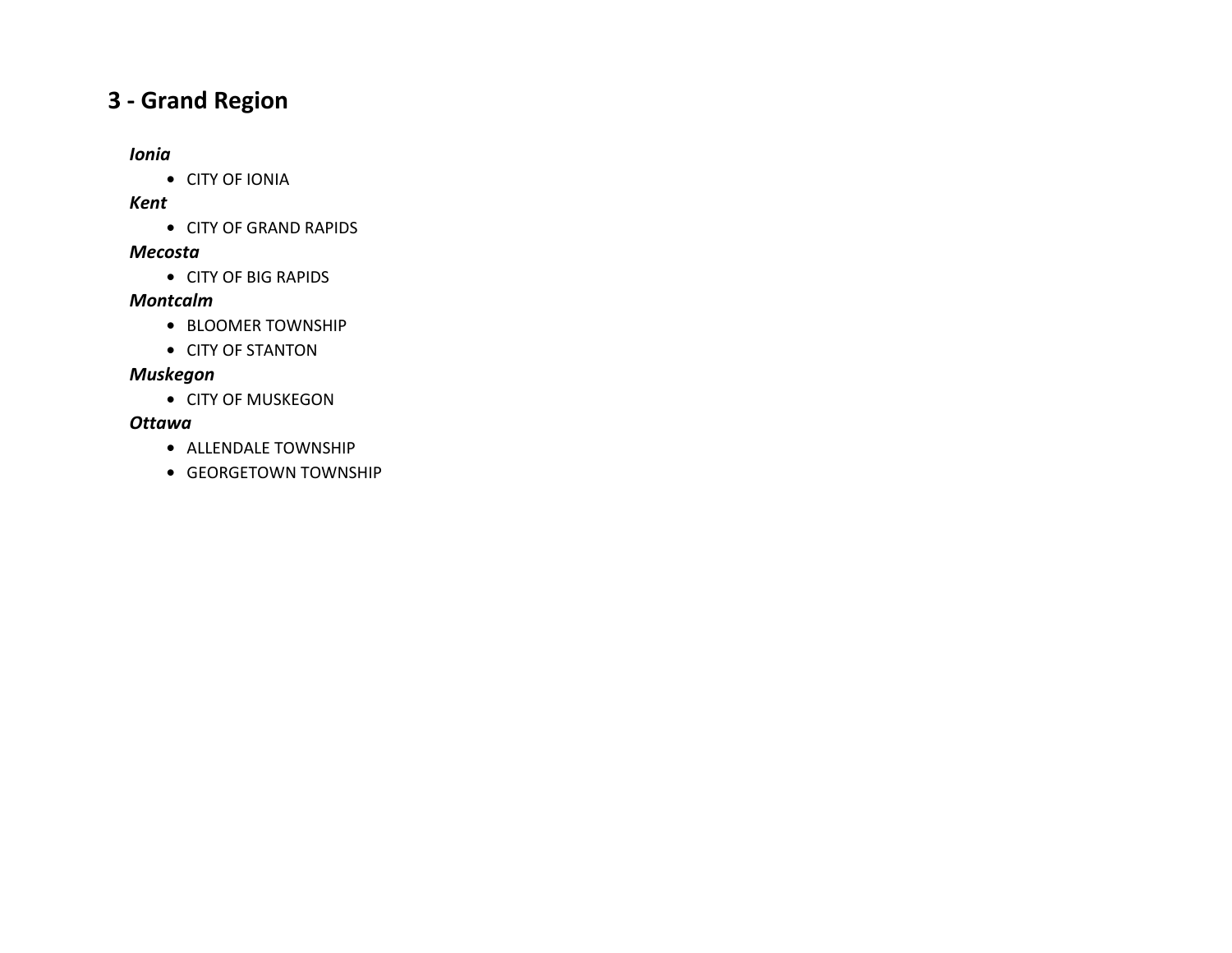Public Act 289 Reporting Template - October 15, 2012

2 Zoning considers department capabilities.

1 Density creates additional staffing demands.

| State<br>Facility<br>Profile | Profile<br><b>Incipality</b> |                      |
|------------------------------|------------------------------|----------------------|
| $\bullet$                    |                              | ņ                    |
| Yes-S.O.M.                   | Yes                          |                      |
| Μo                           | Μo                           | <b>Treets</b>        |
| Yes                          | Yes                          | <b>ROUGH</b>         |
| Yes                          | Yes                          | Ies<br>$\frac{1}{2}$ |
| Yes                          | Yes                          |                      |

Public Act 289 Fire Protection Grant Funding<br>FY 2012 Reporting Template

Jurisdiction CITY OF IONIA

Date: January 14, 2013

Part I:

ķ

**Square**<br>Wites

 $\frac{1}{2} \sum_{i=1}^{n} \frac{1}{i} \sum_{j=1}^{n} \frac{1}{j} \sum_{j=1}^{n} \frac{1}{j} \sum_{j=1}^{n} \frac{1}{j} \sum_{j=1}^{n} \frac{1}{j} \sum_{j=1}^{n} \frac{1}{j} \sum_{j=1}^{n} \frac{1}{j} \sum_{j=1}^{n} \frac{1}{j} \sum_{j=1}^{n} \frac{1}{j} \sum_{j=1}^{n} \frac{1}{j} \sum_{j=1}^{n} \frac{1}{j} \sum_{j=1}^{n} \frac{1}{j} \sum_{j=1}^{n$ 

**Ang** 

Urban

Suburban

**Rural** 

Population

**Facility**<br>Profile

46.2

Yes

Yes

Σó

 $\mathsf{N}^{\mathsf{O}}$ 

5,014

2,089

Part II:

**State** 

 $\sqrt{6}$ 

Profile

**Municipality** 

 $5.2$ 

Yes Ą

Yes

 $\mathbf{z}$ 

No

11,394

 $|2,191$ 

**Density** Population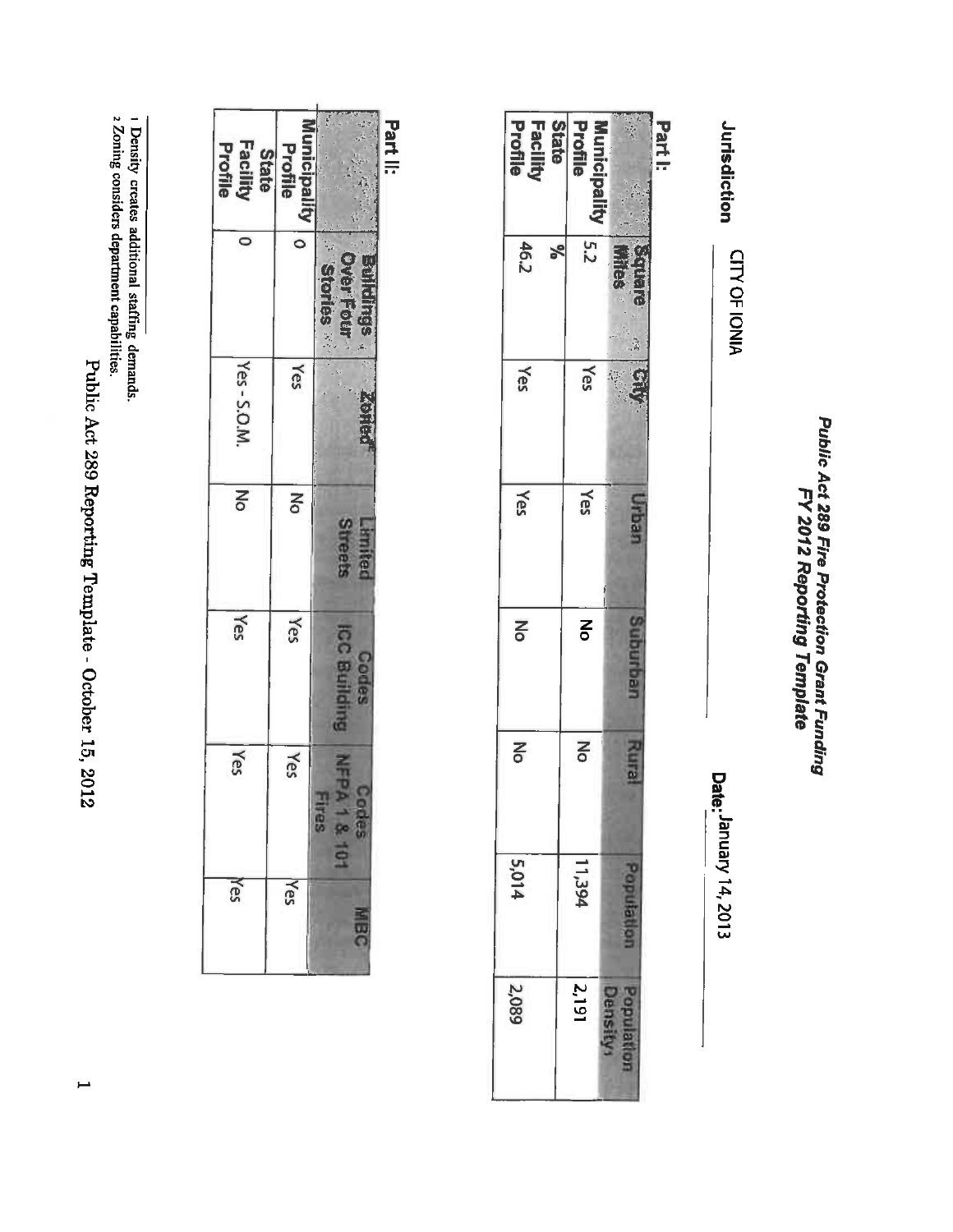| $\frac{1}{2}$                                                                                               |
|-------------------------------------------------------------------------------------------------------------|
| くくしに<br>֧֧֧֧ׅ֧֧֛֧֧֧֛֛֛֛֧֪֛֪֪֧֪֛֪֛֛֚֚֚֚֚֚֚֚֚֚֚֚֚֚֚֚֚֚֚֚֚֚֚֚֚֚֚֚֚֝֝֓֝֓֜֓֓֝֓֜֓֝֓֜֜֜֝֝֝<br>֧֛֛֛֧֛֪֪֪֪֛֚֚֜֜֝֟֜֝֟ |
| j<br>í                                                                                                      |
| E<br>Ì                                                                                                      |
| ١<br>くくくくし                                                                                                  |
| ίò,<br>į                                                                                                    |
| <b>Z10Z</b>                                                                                                 |

| .                                   |                             |                    |                    |                  |                  |                                     |                           |
|-------------------------------------|-----------------------------|--------------------|--------------------|------------------|------------------|-------------------------------------|---------------------------|
|                                     | <b>Rating</b><br>Fire Class | Engines<br>Class 1 | Aerials<br>Class 1 | Reserve<br>Class | Time<br>Response | <b>PERSONNE</b><br><b>Trst Alth</b> | 1710<br><b>Tects</b><br>Į |
| Fire<br>Department                  | 4                           | N                  |                    |                  | 4 Min 33 Sec     | 10-34                               | <b>N/A</b>                |
| Facility<br>Profile<br><b>State</b> | 4                           |                    | $\circ$            | $\circ$          | <b>N/A</b>       | NA                                  | <b>N/A</b>                |

Part V:

|                                     | <b>Type</b> | <b>Chien</b> | <b>HIE</b><br>Fighters | Fire<br>Fighter<br>182 | Hazma<br><b>Operations</b> | echnicial | <b>Kescue</b> | <b>Hirs</b> |
|-------------------------------------|-------------|--------------|------------------------|------------------------|----------------------------|-----------|---------------|-------------|
| Fire<br>Departmen                   | Comb.       |              | 33                     | 32                     | 23                         | 6         |               | δ           |
| <b>State</b><br>Facility<br>Profile | $\geq$      | 0            | $\circ$                | $\circ$                | $\circ$                    | $\circ$   | $\circ$       |             |

| State<br>Facility<br>Profile | <b>Hire</b><br>Department |                                                        | Part III: |
|------------------------------|---------------------------|--------------------------------------------------------|-----------|
| No                           | 3403                      | Reporting ID   Compilant<br><b>Fire Incident NFIRS</b> |           |
| Yes                          | Yes                       |                                                        |           |
| 100%                         | \$2,199,040               | Budget                                                 |           |

Part IV: Personnel

 $\mathcal{R}$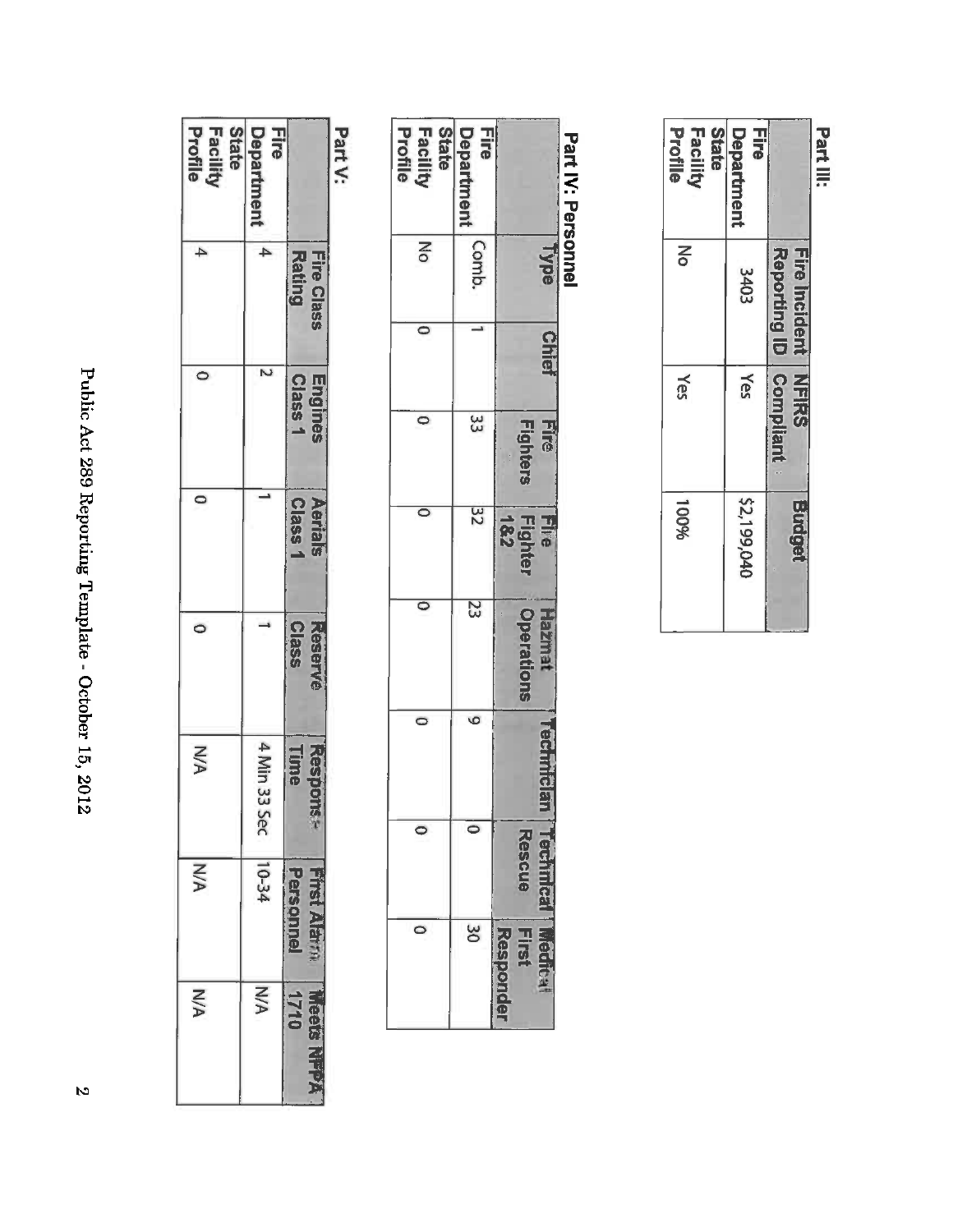| <b>Art</b><br>ί |
|-----------------|
|                 |
| ã               |
| ۱               |
| ≗               |
| rget            |
|                 |
|                 |
|                 |
|                 |
| Plisks          |
|                 |

| Profiles<br>Facility    | Profile<br>State<br><b>Allip</b> |                                           |
|-------------------------|----------------------------------|-------------------------------------------|
| δ                       | $\overline{50}$                  | <b>Section</b><br>$\sqrt{2}$<br>$\vec{e}$ |
| $\bullet$               | $\mathbf{I}$                     |                                           |
| $\bullet$               | $\circ$                          | <b>NSB</b>                                |
| $\bullet$               | $\overline{\circ}$               | s)<br>V                                   |
| $\overline{\circ}$      | 4                                |                                           |
| $\overline{\mathsf{N}}$ | $\infty$                         |                                           |
|                         |                                  |                                           |
|                         |                                  |                                           |

# Part VIII: Public Act 289 Risk/Hazard Inventory of State Facilities

- 1. Are any of your State facilities identified by DHS as Critical Infrastructure or Key Resources? If yes, how many?  $\frac{1}{6}$ <u>ា</u><br>-<br>-**Lives XI No**
- 2. Do any State facilities exceed 4-stories in height? [77es 区<br>No

If yes, how many?  $\Box$  1-5  $\Box$  1-5  $\Box$  2 10

- 3. Do any of your State facilities use/store large quantities of hazardous materials? What best describes the use (check all that apply)? **I\_ Research/Labs F\_ Storage Facility I\_\_ Military/Veapons Dispensary XYes**  $\frac{1}{5}$
- 4. Do any of your State facilities staff more than 250 employees? If yes, how many?  $\Box$  5 - 10  $\Box$  5 - 10 **XYes**  $\frac{1}{5}$
- 5. Are any of your State facilities stadiums, auditoriums or other venues designed primarily for large public assembly? If yes, what is the maximum capacity for your largest venue? 666+0001  $000'01 < \square$  6666-0009  $\square$
- <u>၈</u> Do any of your state facilities house special populations? If yes, what best describes that population (check all that apply)?

**E** Students **Z** Prisoners ⊠ Special Needs □ Other

Public Act 289 Reporting Template - October 15, 2012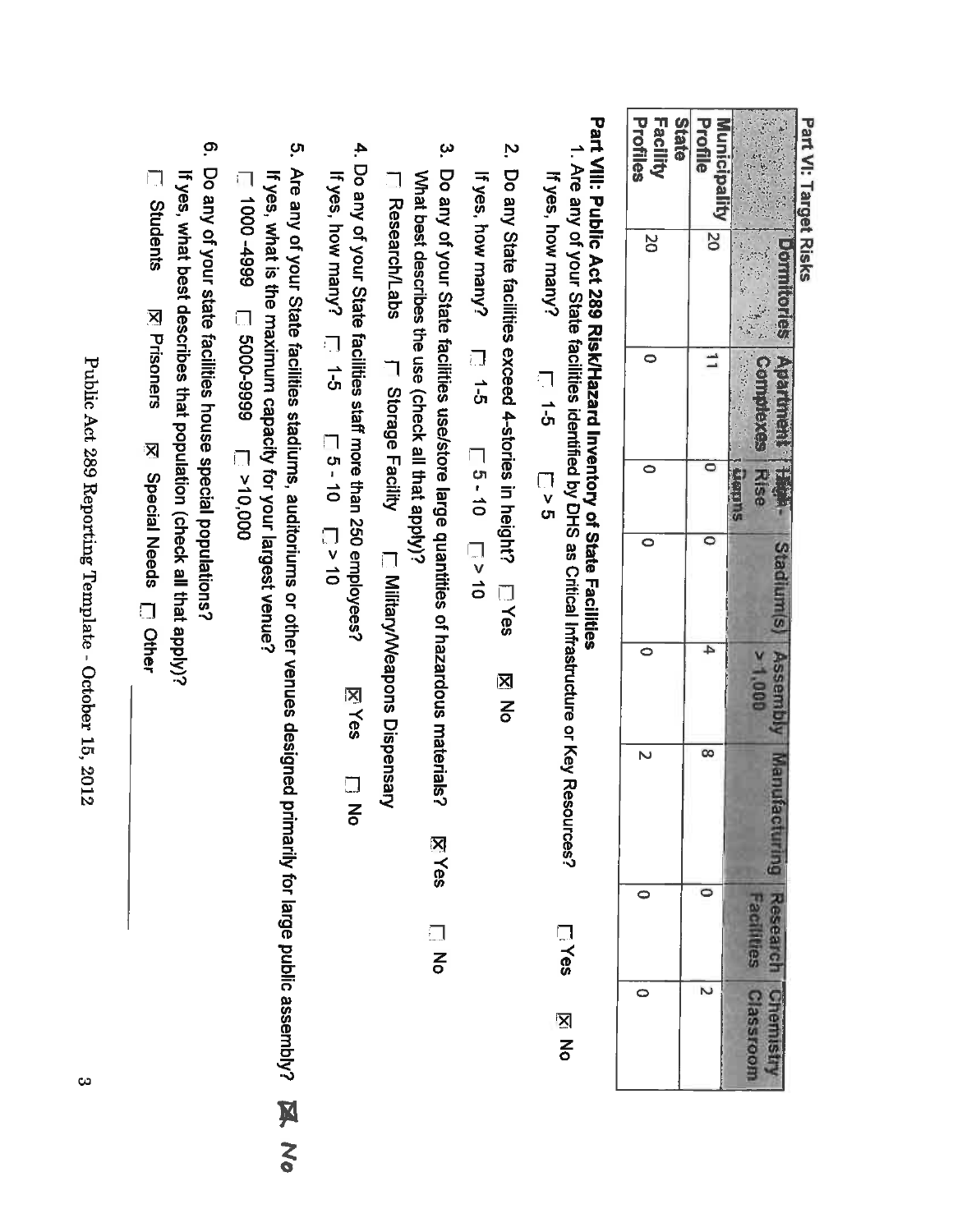| 611 W. Ottawa<br>State of Michigan/LARA<br>Lansing, MI 48909<br><b>Finance and Administrative Services</b><br><b>Fire Protection Report</b> | E-mail to: <u>wordens1@michigan.gov</u> | 10. Form Completed by:                                   | <b>NETRS</b><br>Acronyms<br>MBC = Michigan Building Code<br>NFPA = Mational Fire Protection Association<br>ICC = International Code Counci<br>= National Fire Incident Reporting System | ို<br>essential in protecting and defending the state?                                                                              |                                                                                                                                                                                                                               | $\Box$<br>Other<br>Engage in special research | essential in protecting and defending the state                                         |                                                                       | i., l                                                       | Pass state legislation                                                    | These include facilities where occupants:                                                                                      |
|---------------------------------------------------------------------------------------------------------------------------------------------|-----------------------------------------|----------------------------------------------------------|-----------------------------------------------------------------------------------------------------------------------------------------------------------------------------------------|-------------------------------------------------------------------------------------------------------------------------------------|-------------------------------------------------------------------------------------------------------------------------------------------------------------------------------------------------------------------------------|-----------------------------------------------|-----------------------------------------------------------------------------------------|-----------------------------------------------------------------------|-------------------------------------------------------------|---------------------------------------------------------------------------|--------------------------------------------------------------------------------------------------------------------------------|
|                                                                                                                                             | or mail to:                             | Jason Eppler, City Manager<br>7Date:<br>January 14, 2013 |                                                                                                                                                                                         | Government facilities that regularly house military personnel, store military equipment and records that are<br>LYes<br>Ķ<br>ट<br>ठ | 8. Do any of your state facilities house information, records, or personnel with specializec<br>necessary to conduct essential national or state government functions?<br><b>XYes</b><br>knowledge or skills<br>$\frac{1}{6}$ |                                               | Regularly house military personnel or store military equipment and records t<br>hat are | House original historical records or artifacts of unique significance | Provide final arbitration or interpretation of legal issues | Make decisions essential to conducting official state government business | 7. Do any of your state facilities have symbolic or psychological significance?<br>LYes<br>$\overline{\mathsf{x}}$<br><u>같</u> |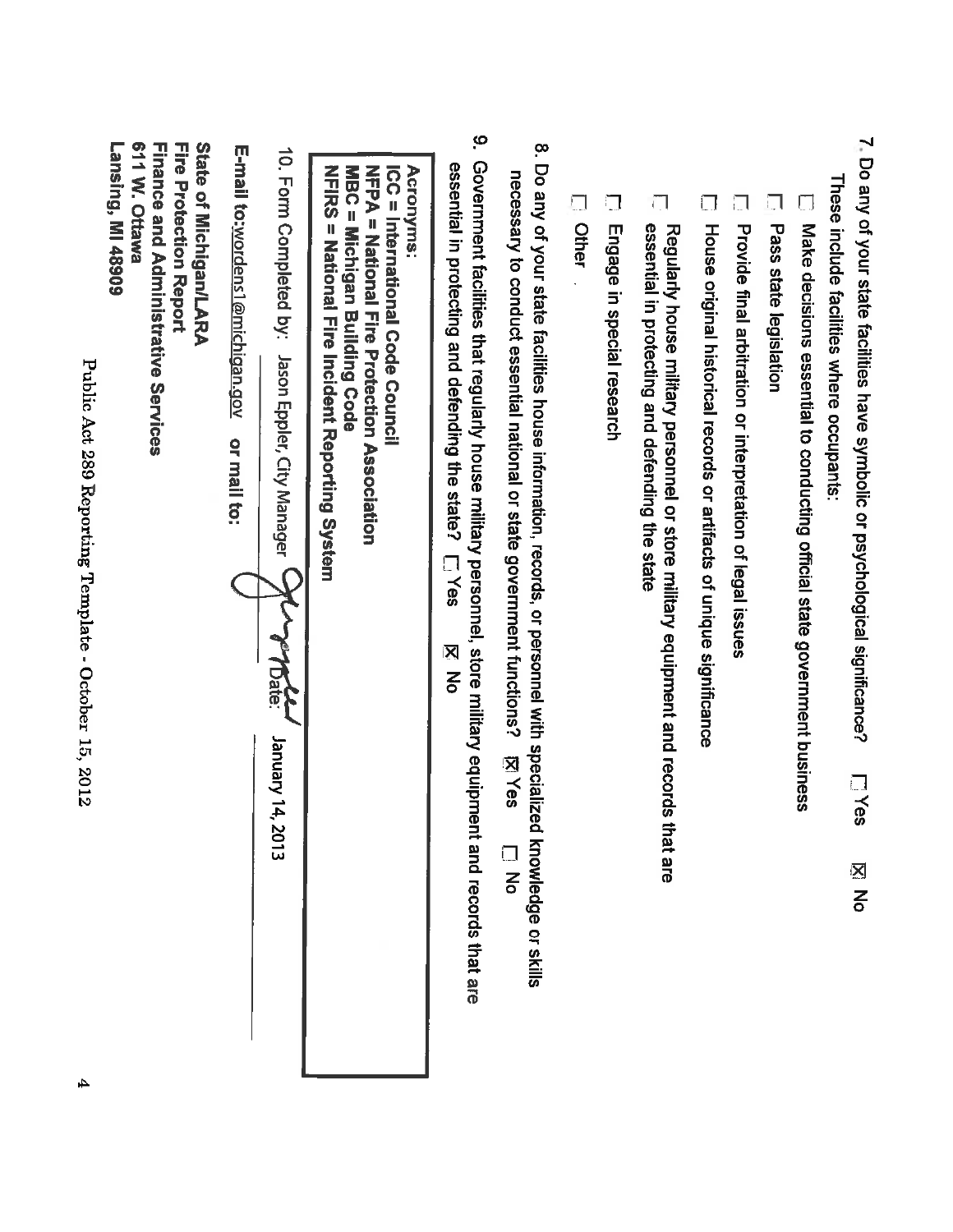Public Act 289 Fire Protection Grant Funding<br>FY 2012 Reporting Template *Public Act 289 Fire Protection Grant Funding FY 2012 Reporting Template*

Jurisdiction **Jurisdiction** City of Grand Rapids 11/01/12 City of Grand Rapids

**Date:**

**Part I:**

|                              | Square<br>Miles | City  | Urban | Suburban | Rural | <b>Population</b> | Population<br>Density1 |
|------------------------------|-----------------|-------|-------|----------|-------|-------------------|------------------------|
| Profile<br>Municipality      | 45.32           | 37.55 | 4.94  | 171      | 1.42  | 88,040            | 4,150                  |
|                              | $\aleph$        |       |       |          |       |                   |                        |
| State<br>Facility<br>Profile | 31%             |       |       |          |       |                   |                        |

**Part II:**

|                                            | <b>Buildings</b><br>Over Four<br><b>Stories</b> | Zoned <sup>2</sup> | Streets<br>Limited | <b>ICC Building</b><br>Codes | スカ<br>PA1&101<br>Codes<br><b>Fires</b> | ร<br>ติ |
|--------------------------------------------|-------------------------------------------------|--------------------|--------------------|------------------------------|----------------------------------------|---------|
| Municipality 1,696<br>Profile              |                                                 |                    |                    | Yes                          |                                        | Yes     |
| <b>Facility</b><br>Profile<br><b>State</b> | $\vec{0}$                                       |                    |                    |                              | kes                                    |         |

2 Zoning considers department capabilities.

<sup>1</sup> Density creates additional staffingdemands.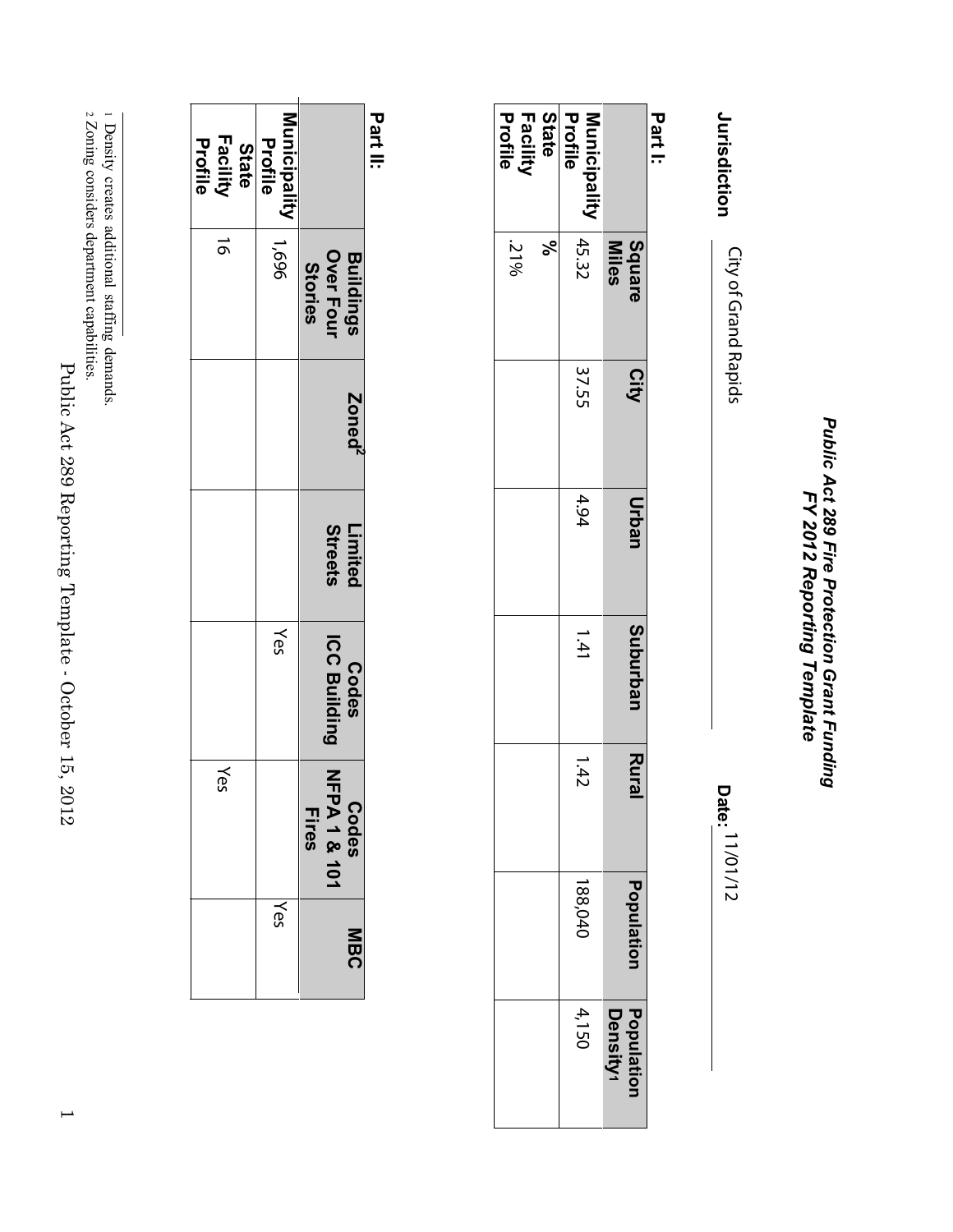|                                     | Reporting ID Compliant<br><b>Fire Incident NHKS</b> |     | <b>Budget</b>     |
|-------------------------------------|-----------------------------------------------------|-----|-------------------|
| Department<br>금교                    | $\frac{3}{2}$ 04112                                 | Yes | \$30,074,906      |
| Profile<br><b>Facility</b><br>State | ಸ್ಥ                                                 |     | \$147,367 or .49% |
|                                     |                                                     |     |                   |

# **Part IV: Personnel Part IV: Personnel**

# **Part V:**

| Profile<br>Facility<br><b>State</b> | Eire<br>Department |                                 |
|-------------------------------------|--------------------|---------------------------------|
|                                     | N                  | <b>Rating</b><br>Fire Class     |
|                                     |                    | Class <sub>1</sub><br>Engines   |
|                                     | 4                  | Class <sup>1</sup><br>Aerials   |
|                                     | ᡡ                  | <b>Class</b><br><b>Reserve</b>  |
|                                     | 5.0 Ninutes 19     | lime<br>Respc<br>pmse           |
|                                     |                    | <b>Personnel</b><br>First Alarm |
|                                     | Yes                | 11110<br>Meets NFPA             |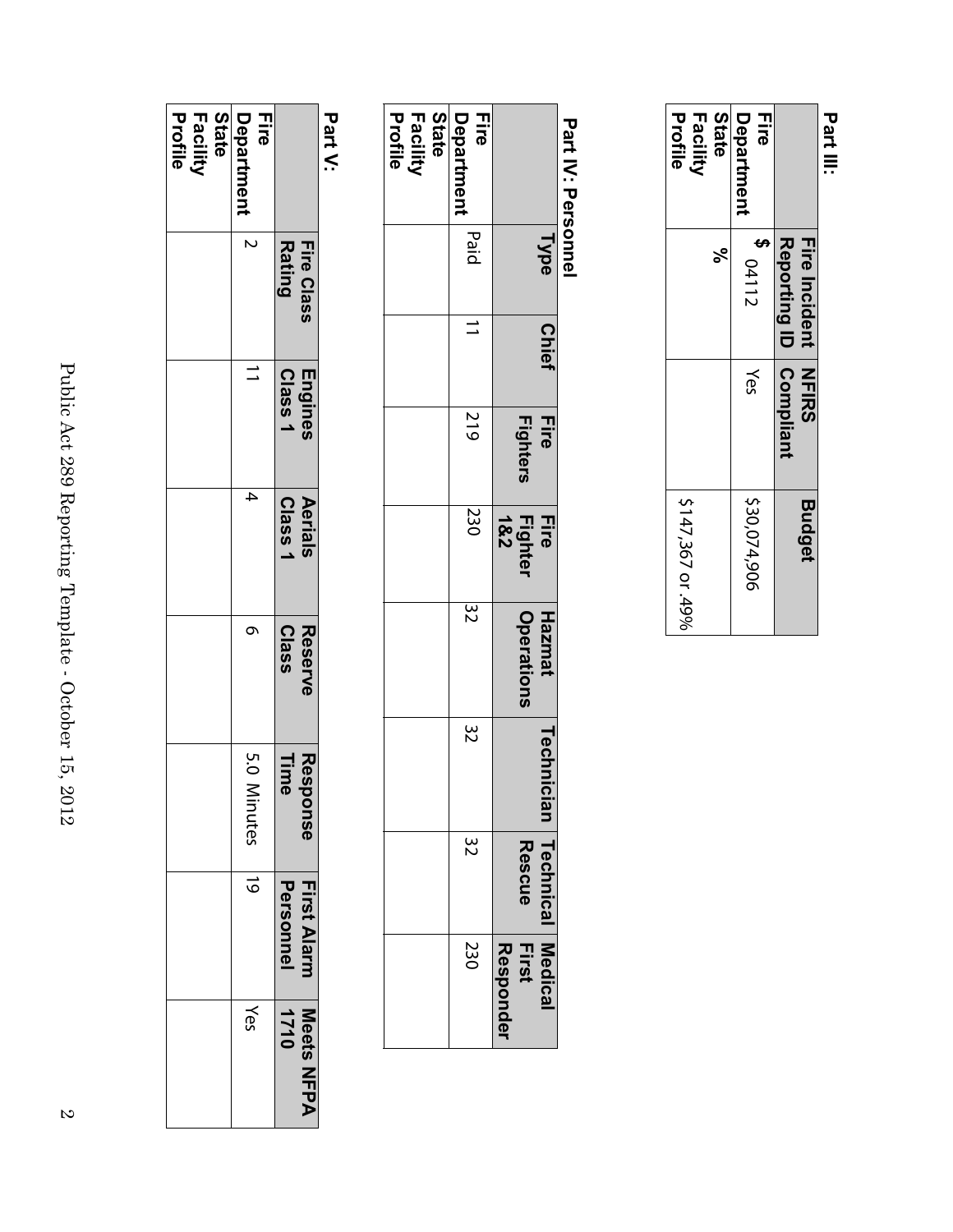Part VI: Target Risks **Part VI: Target Risks**

|                                    | Dormitories Apartment<br>due de la partment<br>Dormitories | <b>Complexes Rise</b> | Dorms | Stadium(s) Assembly Manu | > 1,000 |     | ufacturing Research Chemistry<br>Facilities | <b>Classroom</b> |
|------------------------------------|------------------------------------------------------------|-----------------------|-------|--------------------------|---------|-----|---------------------------------------------|------------------|
| Profile<br>$Municipality$ $ _{22}$ |                                                            | 271                   |       |                          |         | 375 | U                                           | N                |
| State<br>Profiles<br>Facility      | N                                                          |                       |       |                          |         |     |                                             | N                |
|                                    |                                                            |                       |       |                          |         |     |                                             |                  |

# Part VIII: Public Act 289 RisK/Hazard Inventory of State Facilities **Part VIII: Public Act 289 Risk/Haza rd Inventory of State Facilities**

| If yes, how many? |                                                                                                                                                                                            |
|-------------------|--------------------------------------------------------------------------------------------------------------------------------------------------------------------------------------------|
| t<br>5            |                                                                                                                                                                                            |
| <br>ט<br>ס        | "我们的人,我们就是一个人,我们的人,我们就是一个人,我们的人,我们就是一个人,我们的人,我们就是一个人,我们的人,我们就是一个人,我们的人,我们就是一个人,我们<br>1. Are any of your State facilities identified by DHS as Critical Infrastructure or Key Reso<br>urces |
|                   | <b>X</b> es                                                                                                                                                                                |
|                   | 종                                                                                                                                                                                          |

 $\overline{\mathcal{C}}$ 2. Do any State facilities exceed 4-stories in height? Do any State facilities exceed 4-stories in height? □ Yes No Yes  $\overline{a}$ 

If yes, how many?  $\Box$  1-5 If yes, how many? 1-5 コ 0 - 10 N V 10  $-9 - 10$   $\overline{2}$   $\overline{2}$   $\overline{2}$   $\overline{2}$   $\overline{2}$   $\overline{2}$   $\overline{2}$   $\overline{2}$   $\overline{2}$   $\overline{2}$   $\overline{2}$   $\overline{2}$   $\overline{2}$   $\overline{2}$   $\overline{2}$   $\overline{2}$   $\overline{2}$   $\overline{2}$   $\overline{2}$   $\overline{2}$   $\overline{2}$   $\overline{2}$   $\overline{2}$   $\overline{$ 

- $\omega$ 3. Do any of your State facilities use/store large quantities of hazardous materials? Do any of your State facilities use/store large quantities of hazardous materials? What best describes the use (check all that apply)? What best describes the use (check all that apply)? Research/Labs Research/Labs ⊠ Storage Facility | Military/Weapons Dispensary Storage Facility Military/Weapons Dispensary **Xes** No
- 4. Do any of your State facilities staff more than 250 employees? 4. Do any of your State facilities staff more than 250 employees? If yes, how many,  $\approx$  1-2  $\approx$  1-2  $\approx$  10  $\approx$  10 If yes, how many? 1-5 コ 5 - 10 コ v 10 **XYes** No Yes  $\overline{a}$
- ო. 5. Are any of your State facilities stadiums, auditoriums or other venues designed primarily for large public assembly? Are any of your State facilities stadiums, auditoriums or other venues designed primarily for large public assembly? If yes, what is the maximum capacity for your largest venue? If yes, what is the maximum capacity for your largest venue? 1000 -4999 D 5000-9999 D >10,000 1000 -4999 5000-9999
- <u>ှာ</u> 6. Do any of your state facilities house special populations? Do any of your state facilities house special populations? If yes, what best describes that population (check all that apply)? If yes, what best describes that population (check all that apply)?
- **N** Students Students **Frisoners** Prisoners Prisoners Prisoners Decial Needs **EQ Other Veterans** Veterans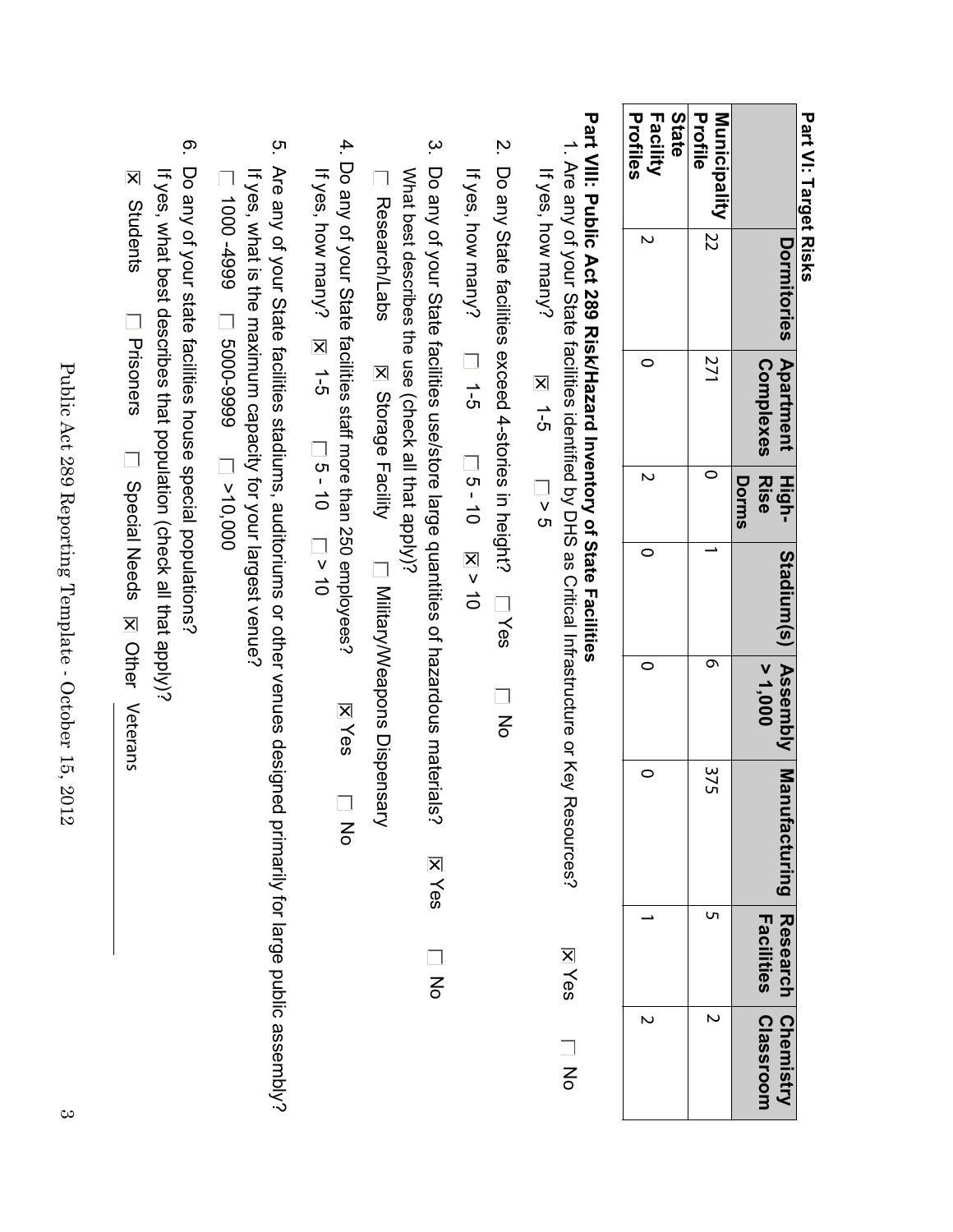| 7. Do any of your state facilities have symbolic or psychological significance?<br>$\overline{\mathsf{x}}$<br>es<br>$\overline{5}$                                                                                                   |
|--------------------------------------------------------------------------------------------------------------------------------------------------------------------------------------------------------------------------------------|
| These include facilities where occupants:                                                                                                                                                                                            |
| $\overline{\mathsf{x}}$<br>Make decisions essential to conducting official state government business                                                                                                                                 |
| Pass state legislation                                                                                                                                                                                                               |
| Provide final arbitration or interpretation of legal issues                                                                                                                                                                          |
| House original historical records or artifacts of unique significance                                                                                                                                                                |
| essential in protecting and defending the state<br>Regularly house military personnel or store military equipment and records that are                                                                                               |
| $\overline{\mathsf{x}}$<br>Engage in special research                                                                                                                                                                                |
| $\overline{\mathsf{x}}$<br>Other 4 Universities and 1 College                                                                                                                                                                        |
| $\infty$<br>Do any of your state facilities house information, records, or personnel with specialized knowledge or skills<br>necessary to conduct essential national or state government functions?<br><b>Lives</b><br>$\frac{1}{6}$ |
| <u>م</u><br>Government facilities that regularly house military personnel, store military equipment and records that are<br>essential in protecting and defending the state?<br>Yes<br><b>NO</b>                                     |
| NFIRS = National Fire Incident Reporting System<br>NFPA = National Fire Protection Association<br>MBC = Michigan Building Code<br><b>ICC = International Code Council</b><br><b>Acronyms:</b>                                        |
| 10. Form Completed by:<br>Deputy Chief Frank Verburg<br>Date:<br>11/01/20<br>$\frac{1}{2}$                                                                                                                                           |
| E-mail to: wordens1@michigan.gov<br>or mail to:                                                                                                                                                                                      |
| 611 W. Ottawa<br>State of Michigan/LARA<br><b>Finance and Administrative Services</b><br><b>Fire Protection Report</b><br>Lansing, MI 48909                                                                                          |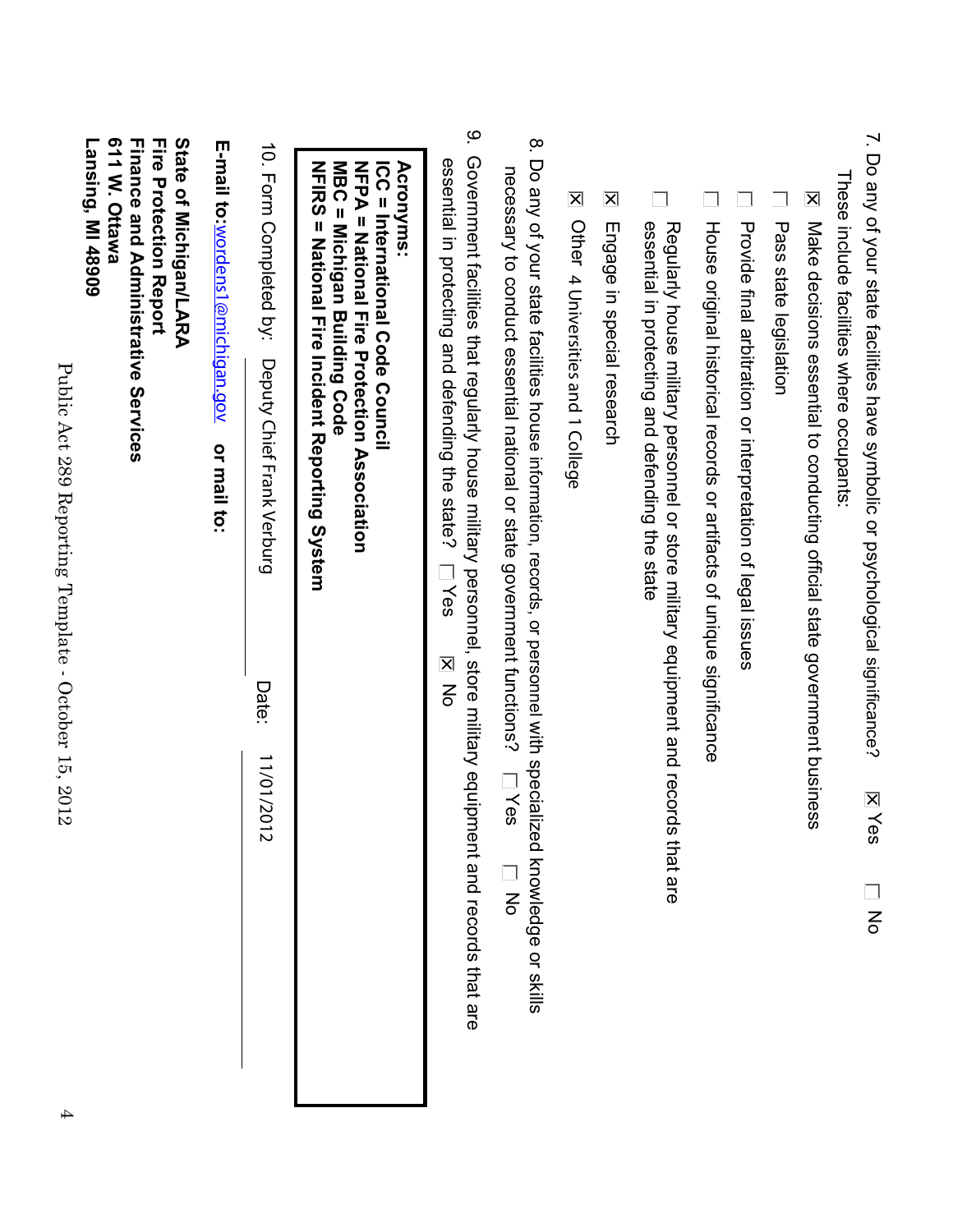Public Act 289 Fire Protection Grant Funding<br>FY 2012 Reporting Template *Public Act 289 Fire Protection Grant Funding FY 2012 Reporting Template*

Jurisdiction **Jurisdiction** Big Rapids Department of Public Safety 12/20/12 Big Rapids Department of Public Safety

**Date:**

**Part I:**

|                              | <b>Square</b><br>Miles | City | Urban | Suburban | Rural | Population | Population<br>Density1 |
|------------------------------|------------------------|------|-------|----------|-------|------------|------------------------|
| Profile<br>Municipality 4.43 |                        | Yes  |       |          |       | 109'01     | 2,393/sq. mile         |
| <b>State</b>                 | ಸ್                     |      |       |          |       |            |                        |
| <b>Facility</b><br>Profile   | $-16.5$                | Yes  |       |          |       |            |                        |

**Part II:**

| <br> <br> <br>                             |                                                 |                    |                    |                              |                                                    |         |
|--------------------------------------------|-------------------------------------------------|--------------------|--------------------|------------------------------|----------------------------------------------------|---------|
|                                            | <b>Buildings</b><br>Over Four<br><b>Stories</b> | Zoned <sup>2</sup> | Streets<br>Limited | <b>ICC Building</b><br>Codes | $\frac{2}{1}$<br>PA18.101<br>Codes<br><b>Fires</b> | この<br>四 |
| Municipality<br>Profile                    |                                                 | Yes                |                    |                              |                                                    |         |
| <b>Facility</b><br>Profile<br><b>State</b> |                                                 | Yes                |                    |                              |                                                    |         |

2 Zoning considers department capabilities.

<sup>&</sup>lt;sup>2</sup> Zoning considers department capabilities. 1 Density creates additional staffingdemands.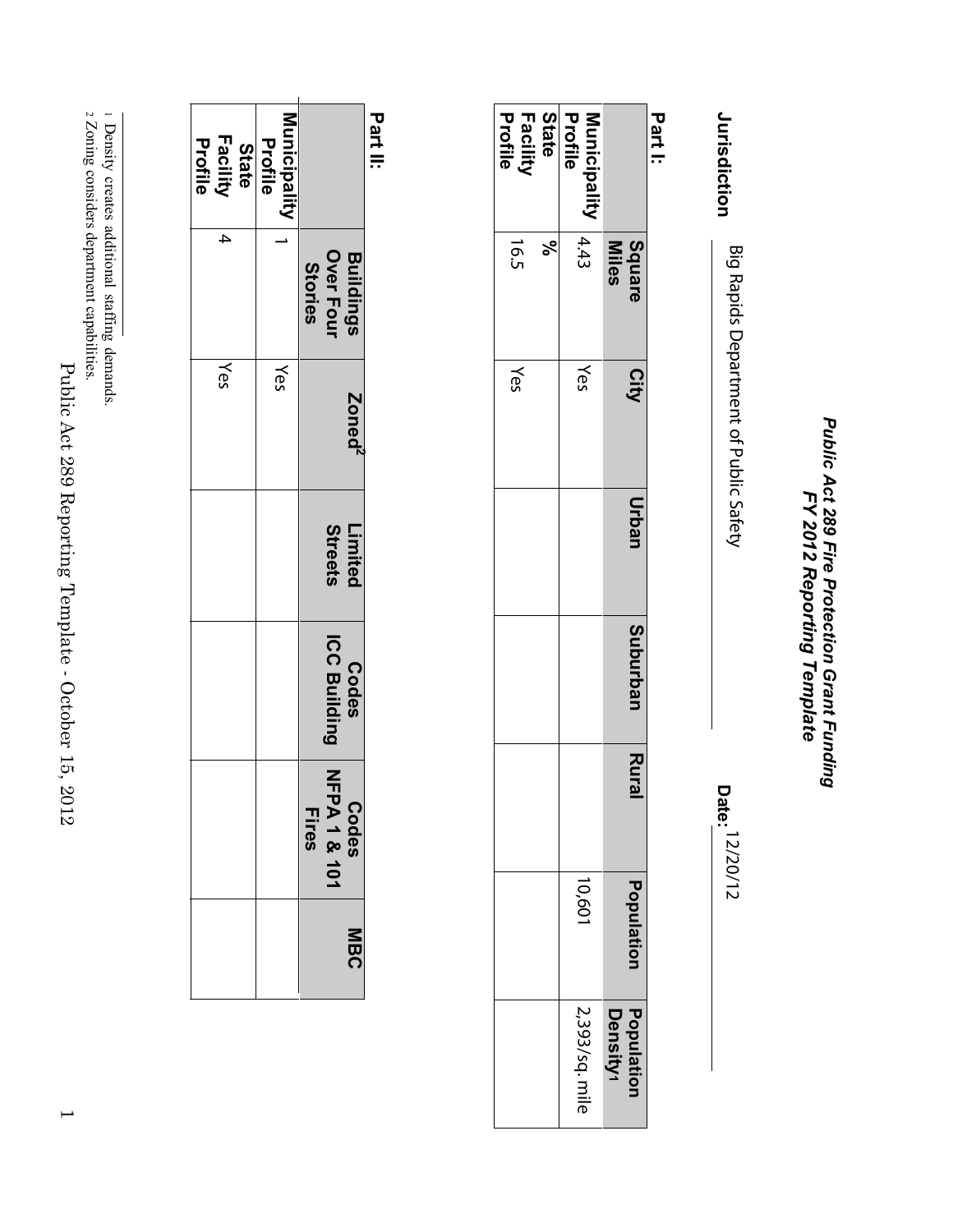|                                     | Reporting ID Compliant<br><b>Tire Incident NHIRS</b> |     | <b>Budget</b> |
|-------------------------------------|------------------------------------------------------|-----|---------------|
| Department<br>급                     | $24 - 02$                                            | Yes | 1,192,100     |
| Profile<br><b>Facility</b><br>State | $\epsilon$                                           |     |               |
|                                     |                                                      |     |               |

# Part IV: Personnel  **Part IV: Personnel**

|                                            | Type<br> | Chief | <b>Fire</b><br><b>Fighters</b> | Fighter<br><b>Fire</b><br>1&2 | <b>Operations</b><br><b>Hazmat</b> | Technician Technical Medical | Rescue | <b>First</b><br>Responder |
|--------------------------------------------|----------|-------|--------------------------------|-------------------------------|------------------------------------|------------------------------|--------|---------------------------|
| <b>Fire</b><br>Department                  | Combinat |       | 30                             | $\overline{\mathbb{S}}$       | $\vec{\mathcal{L}}$                | $\vec{z}$                    |        |                           |
| <b>State</b><br><b>Facility</b><br>Profile |          |       |                                |                               |                                    |                              |        |                           |

# **Part V:**

|                                     | <b>Rating</b><br>Fire Class | Engines<br>Class 1 | Class <sub>1</sub><br>Aerials | <b>Class</b><br>Reserve | Respo<br>lime<br>USO | Personnel<br>First Alarm | <b>Meets NFPA</b><br>1710 |
|-------------------------------------|-----------------------------|--------------------|-------------------------------|-------------------------|----------------------|--------------------------|---------------------------|
| <b>Hire</b><br>Department           | $\overline{4}$              | J<br>N             |                               |                         | 75:47                |                          | Yes                       |
| <b>State</b><br>Profile<br>Facility |                             |                    |                               |                         | 5:43                 |                          |                           |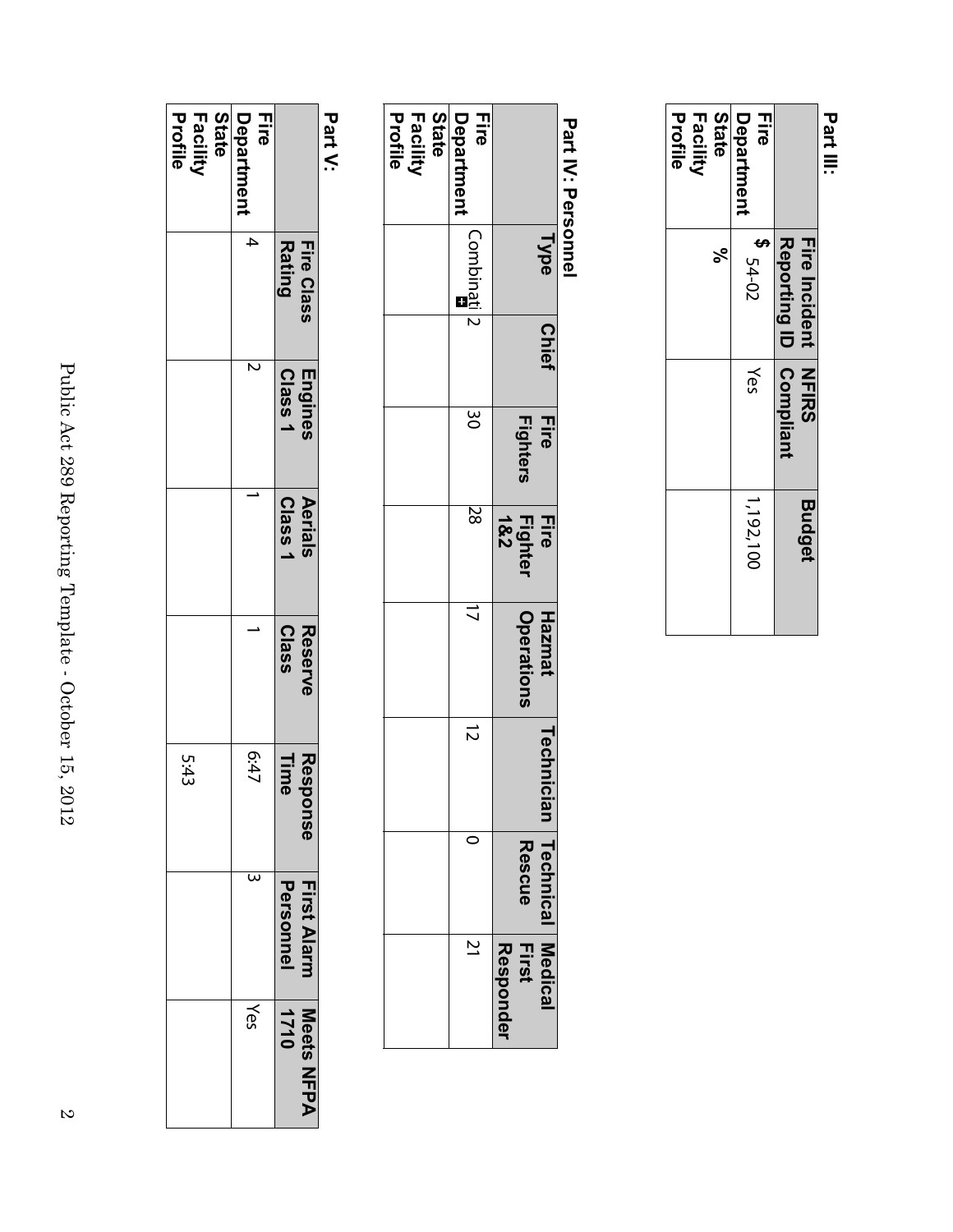Part VI: Target Risks **Part VI: Target Risks**

| Profile<br><b>Municipality</b><br>ີ ຕ<br>$\vec{v}$ | > 1,000 | Facilities l<br><b>Classroom</b> |
|----------------------------------------------------|---------|----------------------------------|
|                                                    |         |                                  |
| Profiles<br>State<br>Facility<br>20<br>싄<br>ω<br>л |         | ᡡ                                |

# Part VIII: Public Act 289 Risk/Hazard Inventory of State Facilities **Part VIII: Public Act 289 Risk/Haza rd Inventory of State Facilities**

- 1. Are any of your State facilities identified by DHS as Critical Infrastructure or Key Resources? 1. Are any of your State facilities identified by DHS as Critical Infrastructure or Key Resources? If yes, how many? If yes, how many?  $\frac{1}{6}$  $\overline{q}$ Yes **No**
- $\dot{z}$ 2. Do any State facilities exceed 4-stories in height? No Yes  $\overline{a}$

If yes, how many? If yes, how many?  $\overline{R}$  1-5 1-5 コ 5 - 10 コ > 10  $\frac{1}{2}$  0  $\frac{1}{2}$  0  $\frac{1}{2}$  0  $\frac{1}{2}$ 

- $\omega$ 3. Do any of your State facilities use/store large quantities of hazardous materials? Do any of your State facilities use/store large quantities of hazardous materials? What best describes the use (check all that apply)? What best describes the use (check all that apply)? Research/Labs Research/Labs Dispensant Dilitary/Weapons Dispensary Storage Facility Military/Weapons Dispensary **Nes No**
- 4. Do any of your State facilities staff more than 250 employees? 4. Do any of your State facilities staff more than 250 employees? If yes, how many? If yes, how many? **N** 1-5 1 5 - 10 1 v 10 1-5 コ 5 - 10 コ v 10 **XYes** No Yes  $\overline{a}$
- ო. 5. Are any of your State facilities stadiums, auditoriums or other venues designed primarily for large public assembly? Are any of your State facilities stadiums, auditoriums or other venues designed primarily for large public assembly? If yes, what is the maximum capacity for your largest venue? N 1000 -4999 D 5000-9999 D >10,000 If yes, what is the maximum capacity for your largest venue? 1000 -4999 5000-9999
- <u>ှာ</u> 6. Do any of your state facilities house special populations? Do any of your state facilities house special populations? If yes, what best describes that population (check all that apply)? **X** Students If yes, what best describes that population (check all that apply)? Students **Next**<br>
Prisoners Prisoners Prisoners Prisoners Decial Needs Diher

Public Act 289 Reporting Template - October 15, 2012 Public Act 289 Reporting Template - October 15, 2012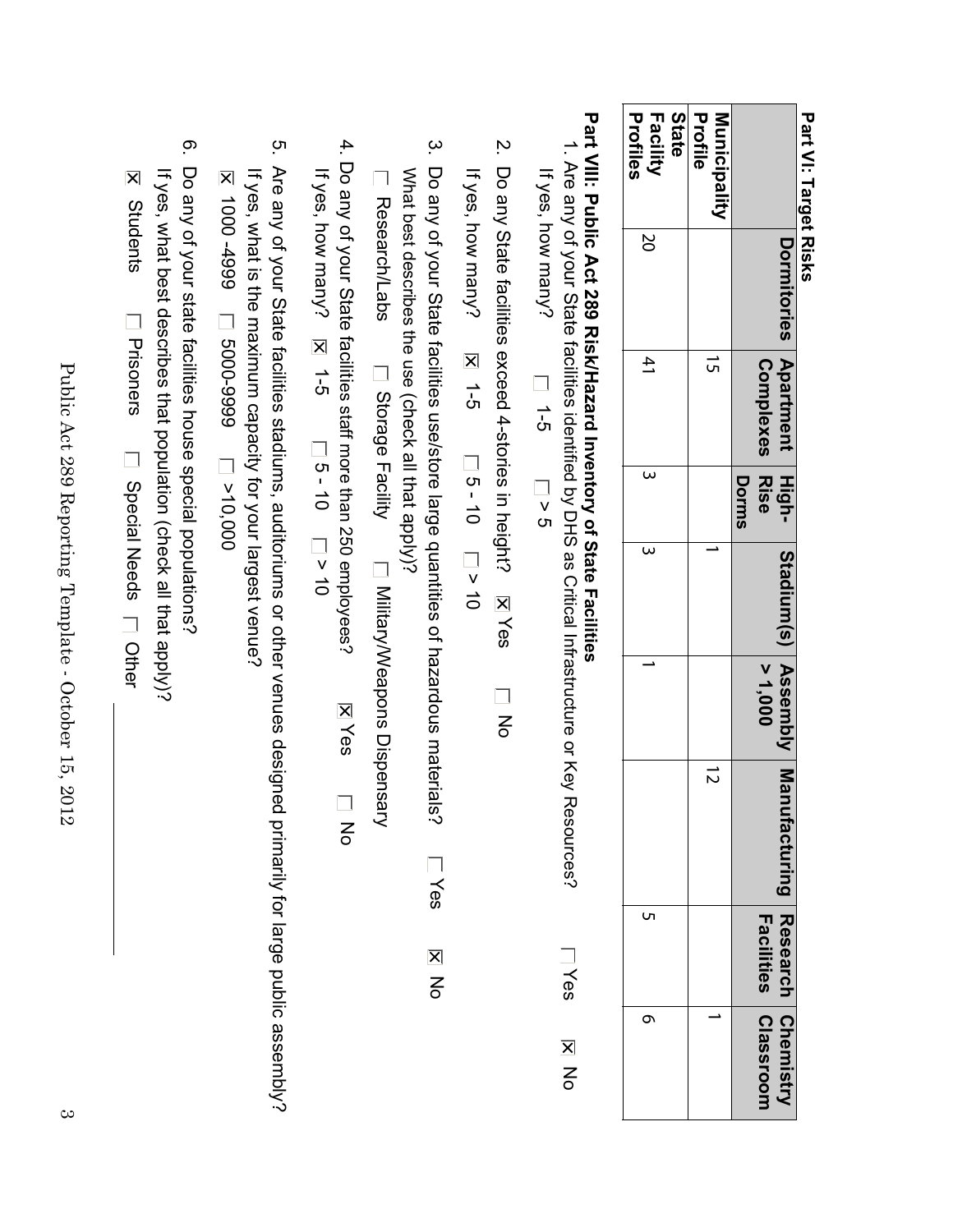| 7. Do any of your state facilities have symbolic or psychological significance?<br>These include facilities where occupants:<br>Yes<br><b>N</b><br>No                                                                              |
|------------------------------------------------------------------------------------------------------------------------------------------------------------------------------------------------------------------------------------|
| Make decisions essential to conducting official state government business                                                                                                                                                          |
| Pass state legislation                                                                                                                                                                                                             |
| Provide final arbitration or interpretation of legal issues                                                                                                                                                                        |
| House original historical records or artifacts of unique significance                                                                                                                                                              |
| essential in protecting and defending the state<br>Regularly house military personnel or store military equipment and records that are                                                                                             |
| Engage in special research                                                                                                                                                                                                         |
| Other                                                                                                                                                                                                                              |
| 8. Do any of your state facilities house information, records, or personnel with specialized knowledge or skills<br>necessary to conduct essential national or state government functions?<br>$\Box$ Yes<br><b>X</b><br>No         |
| <u>م</u><br>Government facilities that regularly house military personnel, store military equipment and records that are<br>essential in protecting and defending the state?<br>Yes<br>$\overline{\mathsf{x}}$<br>$rac{1}{\sigma}$ |
| NFIRS = National Fire Incident Reporting<br><b>Acronyms:</b><br>MBC = Michigan Building Code<br>NFPA = National Fire Protection Association<br><b>ICC = International Code Council</b><br>System                                   |
| 10. Torm Completed py:<br>Warren Hansen/Jon Locke<br>Date:<br>12/20/12                                                                                                                                                             |
| E-mail to: wordens1@michigan.gov<br>or mail to:                                                                                                                                                                                    |
| 611 W. Ottawa<br>State of Michigan/LARA<br><b>Tire Protection Report</b><br>Lansing, MI 48909<br><b>Finance and Administrative Services</b>                                                                                        |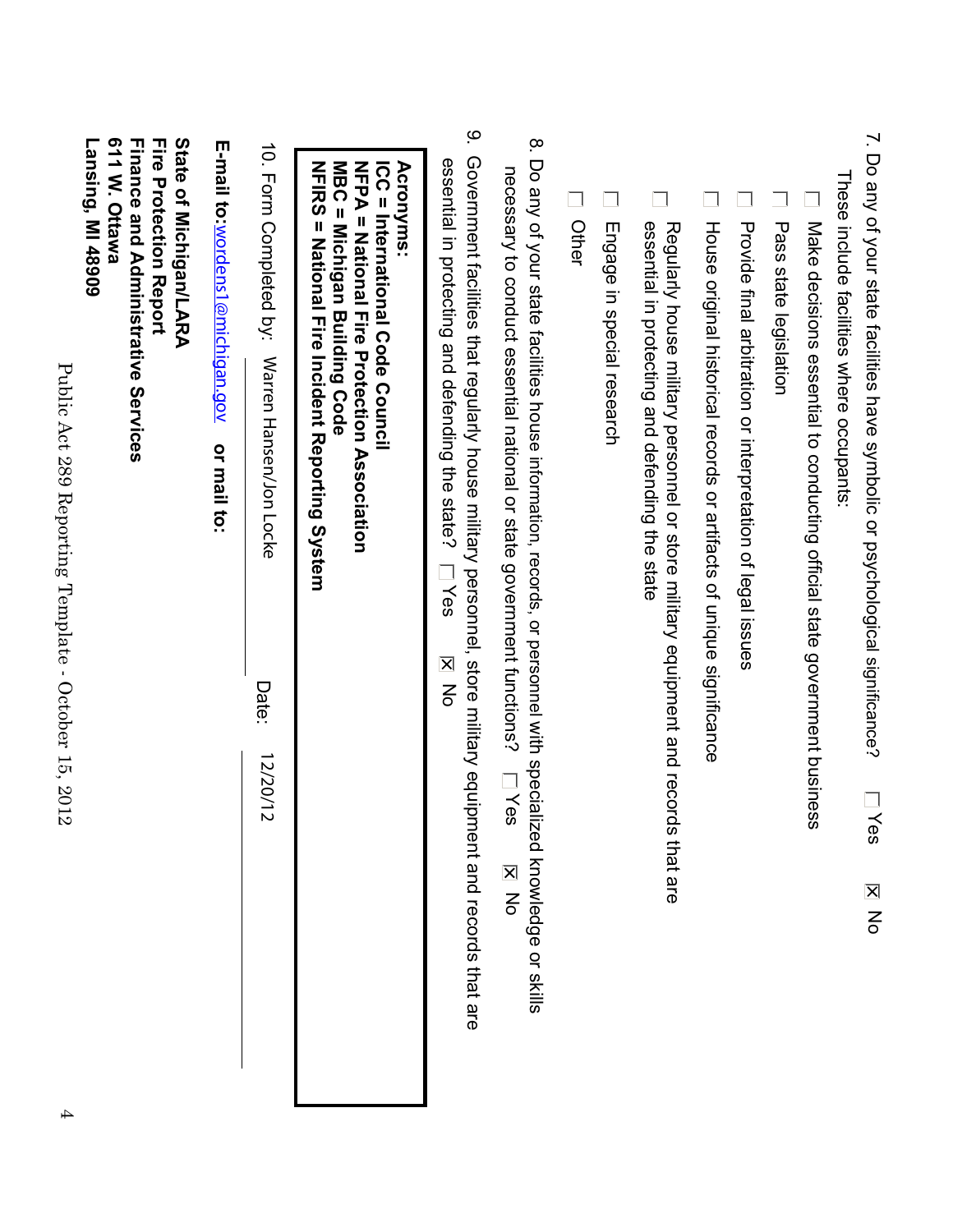Public Act 289 Reporting Template - October 15, 2012

 $\mapsto$ 

2 Zoning considers department capabilities.

1 Density creates additional staffing demands.

| Facility<br>Profile | Municipality<br>Profile<br>State | Part II:                                                   |
|---------------------|----------------------------------|------------------------------------------------------------|
|                     | $\bar{\circ}$                    | <b>Buildings</b><br>OverFour<br>Stories                    |
| š                   | š                                | Zoned                                                      |
| ă                   | ō                                | Streets<br><b>Elmited</b>                                  |
| ă                   | <b>Nes</b>                       | <b>Dodes</b><br>ICC Building                               |
| š                   | Šes                              | 2<br>同<br>四<br>四元<br>のの<br><b>Odes</b><br>ี<br>คริก<br>คริ |
| င္ဟ                 | ξ\$                              | こ<br>CSC                                                   |

LARA-0CT23PN1:52

Public Act 289 Fire Protection Grant Funding<br>FY 2012 Reporting Template

 $\frac{1}{2}$ 

 $\ddot{\phantom{1}}$ 

Jurisdiction COVNEY Date:  $\overline{C}$  . 21  $\overline{C}$ ہے<br>س

Part I:

Facility<br>Profile **State** 

%9

 $\overline{a}$ 

 $\overline{a}$ 

 $\overline{a}$ 

**Xes** 

 $|2,500$ 

10.684

 $\mathcal{S}_{\mathbf{c}}$ 

Profile

Municipality

 $rac{6}{5}$ 

 $\overline{a}$ 

 $\overline{a}$ 

 $\overline{5}$ 

**Nes** 

3,039

 $28.7$ 

**Niles** 

Square

 $\frac{1}{2}$ 

**Urban** 

Suburban

**Zumah** 

Population

Population **Density**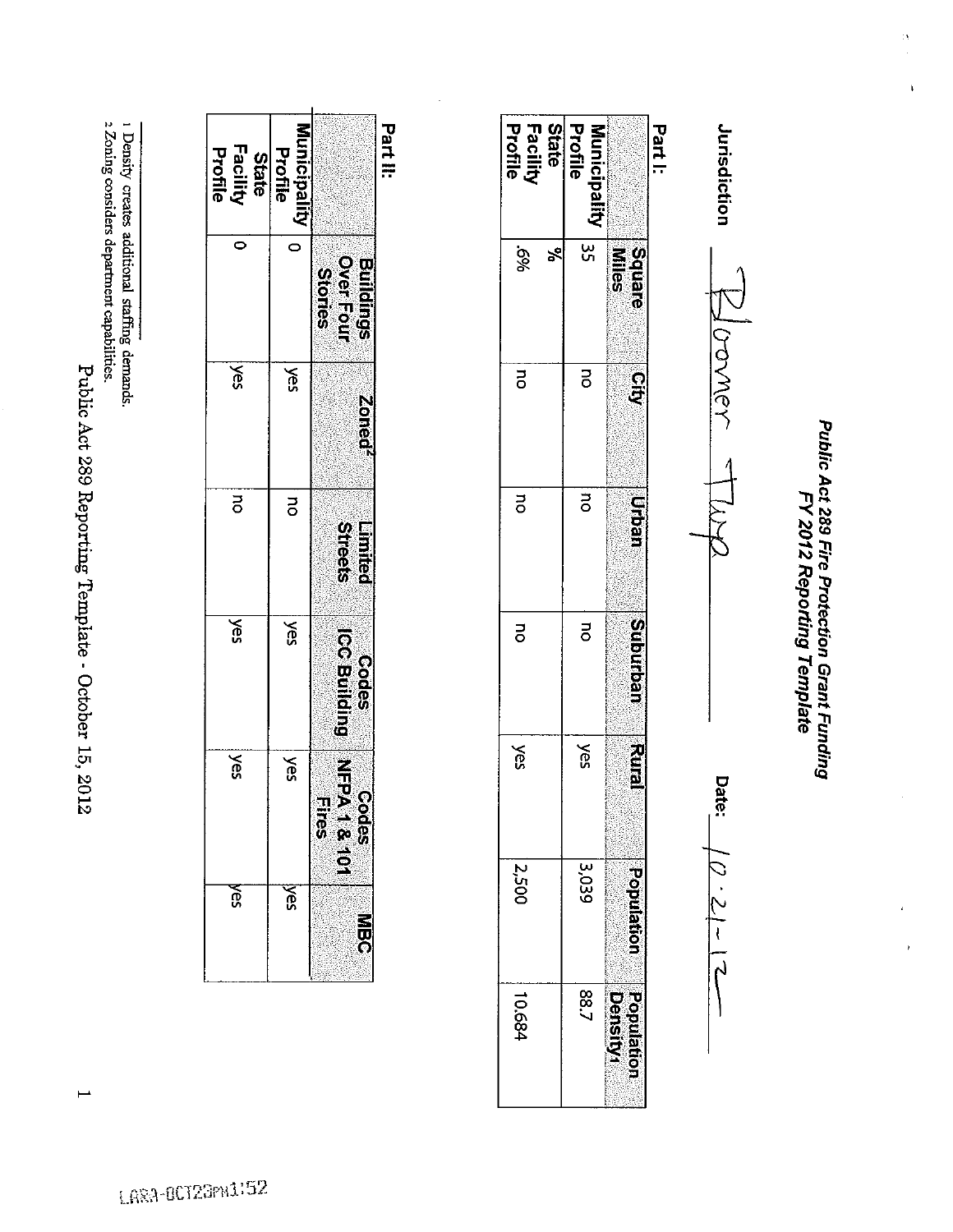| <b>State</b><br>Facility<br>Profile | Department<br><b>Fire</b> |                                    | Part V: | State<br>Facility<br>Profile | Department<br>Eire |                                                                         | Part IV: Personnel |
|-------------------------------------|---------------------------|------------------------------------|---------|------------------------------|--------------------|-------------------------------------------------------------------------|--------------------|
| $\overline{5}$                      | U)                        | <b>Fire Class</b><br><b>Rating</b> |         | none                         | $\vec{0}$          | <b>Dype</b><br><b>Chief</b>                                             |                    |
| $\overline{5}$                      | Z                         | Engines<br><b>Dass</b>             |         |                              | $\vec{p}$          | <b>Fighters</b><br>$\frac{1}{6}$                                        |                    |
| 궁                                   | 0                         | Aerials<br>Class1                  |         |                              | ີທ                 | Fire<br>Fighter<br>182                                                  |                    |
| ō                                   |                           | <b>Reserve</b><br><u>ଚ</u><br>အ    |         |                              | ᇚ<br>0             | Operations<br><b>Haznat</b>                                             |                    |
| ō                                   | $7 \text{ min.}$          | Response<br>言品                     |         |                              | o                  | Technician                                                              |                    |
| 5                                   | コ                         | FretAlam<br>Personnel              |         |                              | 4                  | <b>Technical Medical</b><br><b>Resoue</b><br>$\frac{1}{2}$<br>Responder |                    |
| ō                                   | <b>Nes</b>                | Meets NFPA<br>$\frac{1}{2}$        |         |                              |                    |                                                                         |                    |

 $\bar{\mathbf{t}}$ 

State<br>Facility<br>Profile

 $|$ 

**DD** 

 $\overline{a}$ 

 $\ddot{\phantom{0}}$ 

**Fire** 

Part III:

**Department** 

 $20 - 65$ \$

 $\overline{\mathbf{y}}$ 

335,100

 $\leq$ 

Fire Incident NFIRS<br>Reporting ID Compliant

**Budget** 

Public Act 289 Reporting Template - October 15, 2012

 $\mathcal{R}$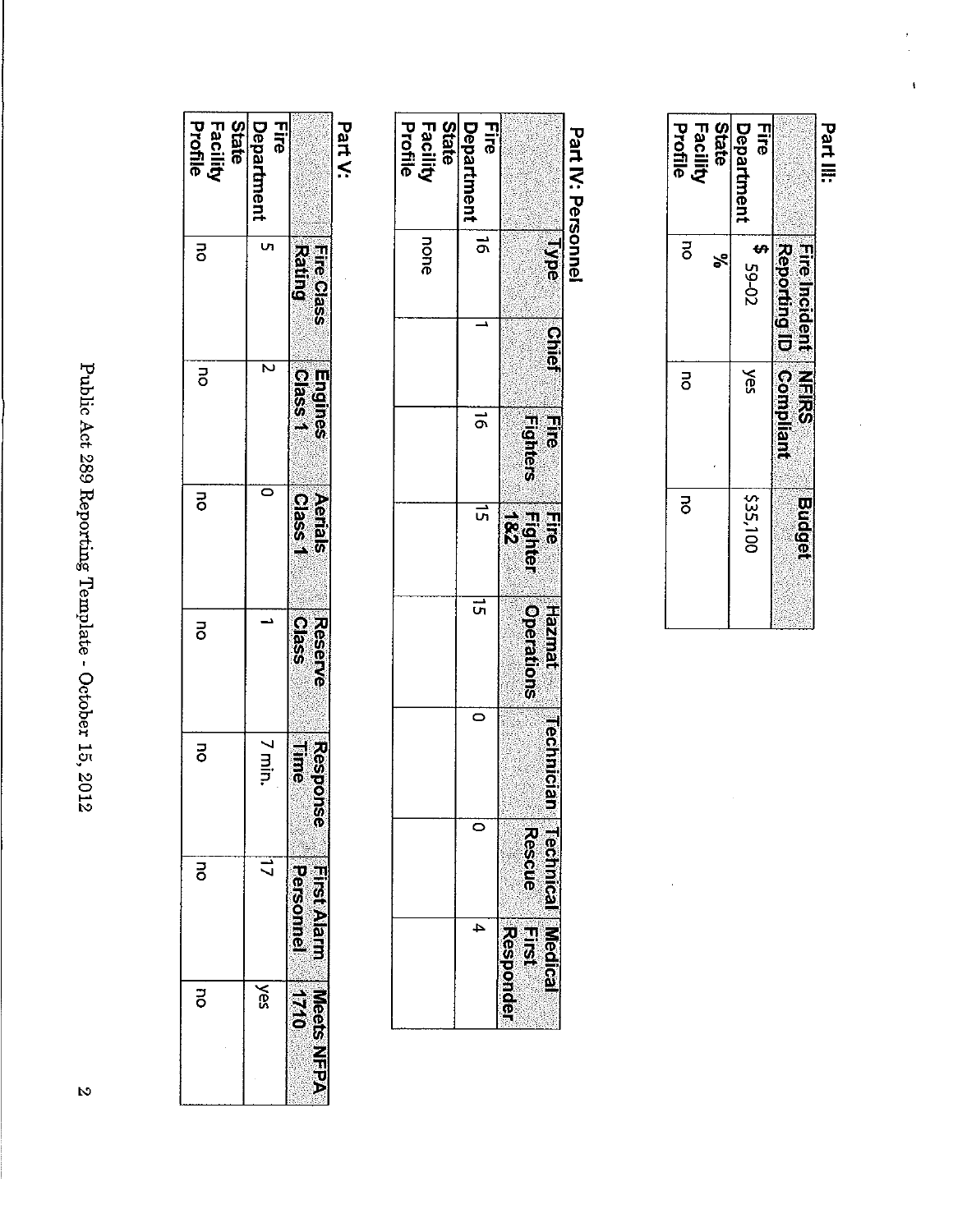| ŋ      |    |  |
|--------|----|--|
|        |    |  |
|        |    |  |
|        | L  |  |
| ו<br>י |    |  |
|        |    |  |
|        |    |  |
|        |    |  |
| ۹      |    |  |
|        |    |  |
|        |    |  |
|        |    |  |
|        |    |  |
|        |    |  |
|        |    |  |
|        |    |  |
|        |    |  |
|        |    |  |
| 읙      |    |  |
|        |    |  |
|        |    |  |
| යි     |    |  |
|        |    |  |
|        |    |  |
| ቧ      |    |  |
|        |    |  |
|        |    |  |
|        |    |  |
|        | IJ |  |
| Ģ.     |    |  |
|        |    |  |
|        |    |  |
|        |    |  |
|        | ī  |  |
| ڿ      |    |  |
|        |    |  |
|        |    |  |
|        |    |  |
|        |    |  |
|        |    |  |

| <b>Profiles</b><br><b>State</b><br><b>Facility</b> | Profile<br>Municipality   0 |                                    |
|----------------------------------------------------|-----------------------------|------------------------------------|
| $\frac{1}{4}$                                      |                             | Dormitories Apartment High-        |
| 0                                                  |                             | Complexes Rise                     |
|                                                    |                             | Dorms                              |
|                                                    |                             | Stadium(s) Assembly Manufa         |
| 0                                                  |                             | $rac{v}{60}$                       |
|                                                    | 2 (very s<br>llamall        | <u>ဖ</u><br>ဩ                      |
|                                                    |                             | ng Researcl<br><b>Eaclities</b>    |
| 0                                                  |                             | <b>Chemist</b><br><b>Classroon</b> |

Part VIII: Public Act 289 Risk/Hazard Inventory of State Facilities

l. Are any of your State facilities identified by DHS as Critical Infrastructure or Key Resources? If yes, how many?  $\begin{array}{c}\n\Box \\
\Box \\
\Lambda\n\end{array}$  $\frac{1}{\sqrt{2}}$ **LYes** 지 지

Ņ Do any State facilities exceed 4-stories in height? [7 Yes 図る

If yes, how many?  $\frac{1}{5}$  $\begin{bmatrix} -9 & -10 & -10 \\ -9 & -10 & -10 \end{bmatrix}$ 

- $\omega$ Do any of your State facilities use/store large quantities of hazardous materials? What best describes the use (check all that apply)? L Research/Labs Lilly Disperse Lacility Conservers Dispersary **Lives** 図名
- 4. Do any of your State facilities staff more than 250 employees? If  $\sqrt{9}$ , how many, □ 1-5 □ 5-10 ⊠  $\times$  10 **KYes**  $\frac{1}{6}$
- ຸຕ Are any of your State facilities stadiums, auditoriums or other venues designed primarily for large public assembly? If yes, what is the maximum capacity for your largest venue?

 $000'01 < \Box$  6666-0009  $\Box$  666+ 0001  $\Box$ 

<u>ဇှာ</u> Do any of your state facilities house special populations? If yes, what best describes that population (check all that apply)?

Students **X** Prisoners Decial Needs <sub>III</sub> Other

Public Act 289 Reporting Template - October 15, 2012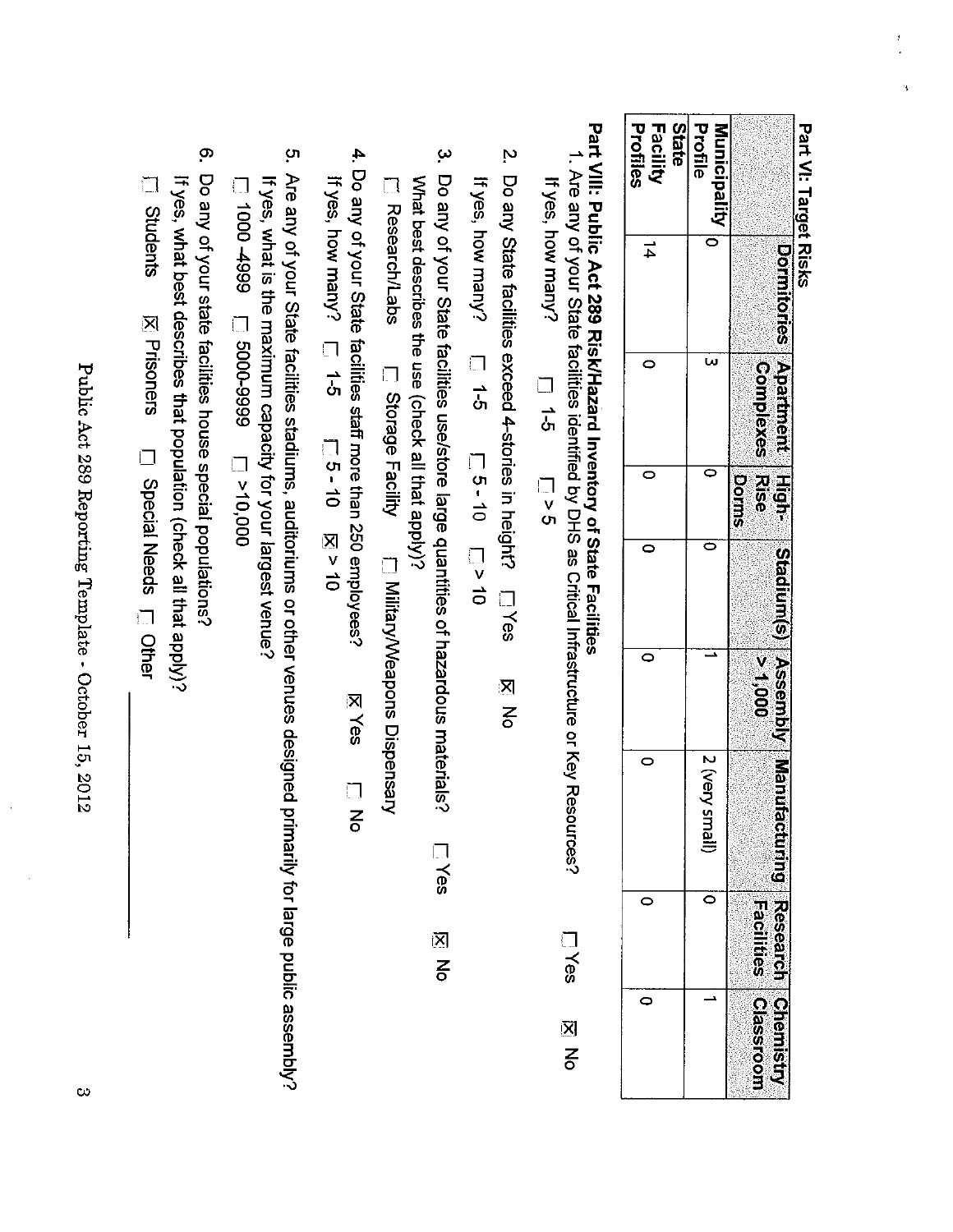$\frac{1}{2}$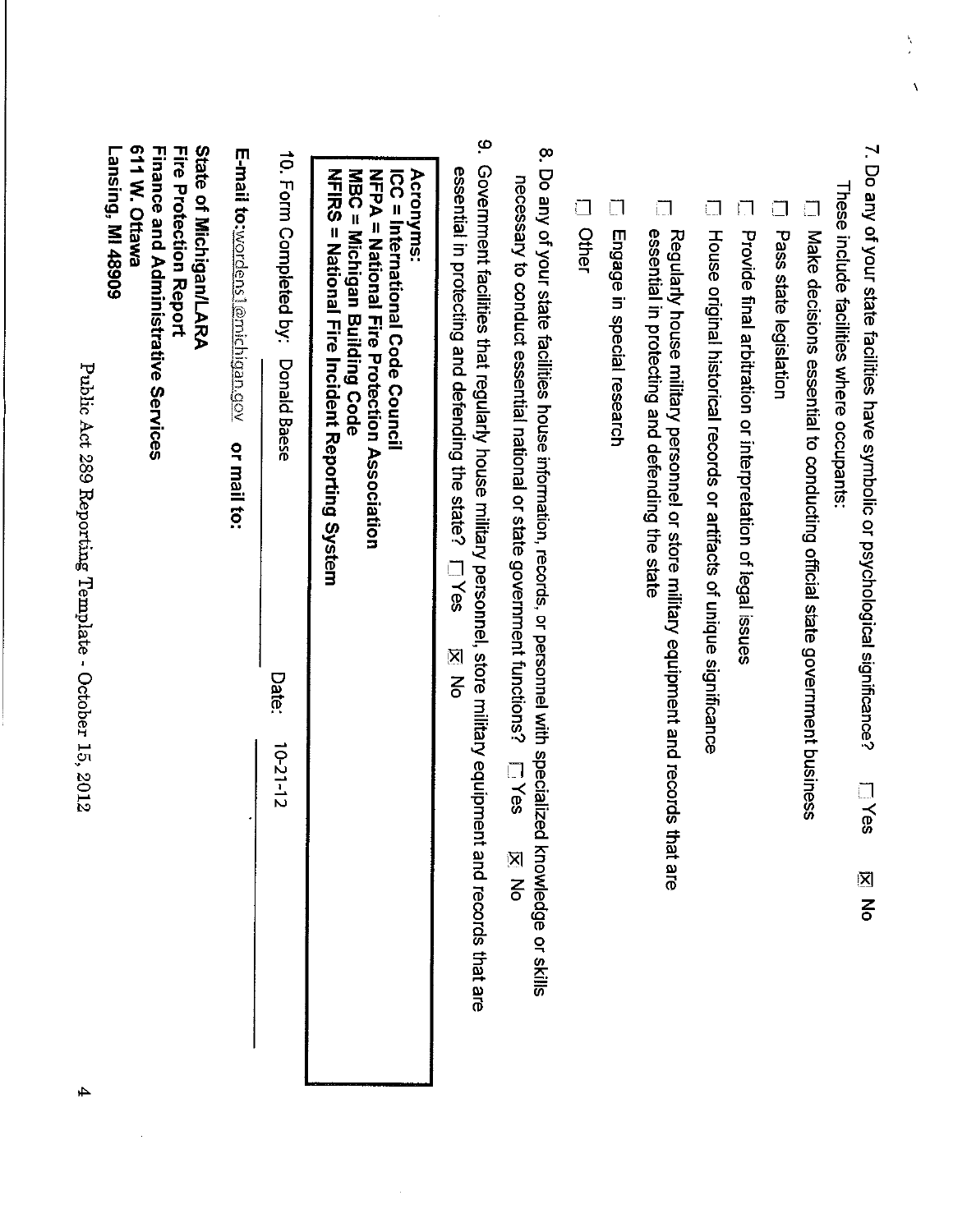Public Act 289 Reporting Template - November 8, 2011

1 Density creates additional staffing demands.<br>2 Zoning considers department capabilities.

| <b>Facility</b><br>Profile | <b>Municipality</b><br>Profile<br>State |                                       | <b>Part II:</b> |
|----------------------------|-----------------------------------------|---------------------------------------|-----------------|
|                            |                                         | Buildings<br>Over Four<br>Stories     |                 |
|                            | <b>Yes</b>                              | Zoned <sup>-</sup>                    |                 |
|                            | Yes                                     | <b>Streets</b><br>Limited             |                 |
|                            | Yes                                     | <b>ICC Building</b><br><b>Codes</b>   |                 |
|                            | Yes                                     | 三五九<br>င့်<br>1018<br>18101<br>.<br>თ |                 |
|                            | Yes                                     | 市り                                    |                 |

| State<br><b>Facility</b><br>Profile<br>\$ | Profile<br>Municipality<br>$\overline{5}$ | Square<br><b>Miles</b>   | Part I: |
|-------------------------------------------|-------------------------------------------|--------------------------|---------|
|                                           | Yes                                       | $\frac{1}{2}$            |         |
|                                           | 중                                         | <b>urban</b>             |         |
|                                           | <u>ਟ</u>                                  | <b>Suburban</b>          |         |
|                                           | 중                                         | <b>Rural</b>             |         |
|                                           | 1504                                      | Joneindo                 |         |
|                                           | 757                                       | <b>Hopulati</b><br>lisns |         |

Jurisdiction

Stanton Community Fire Department

Date: 1-21-2013

Public Act 289 Fire Protection Grant Funding<br>FY 2011 Reporting Template

 $\sigma$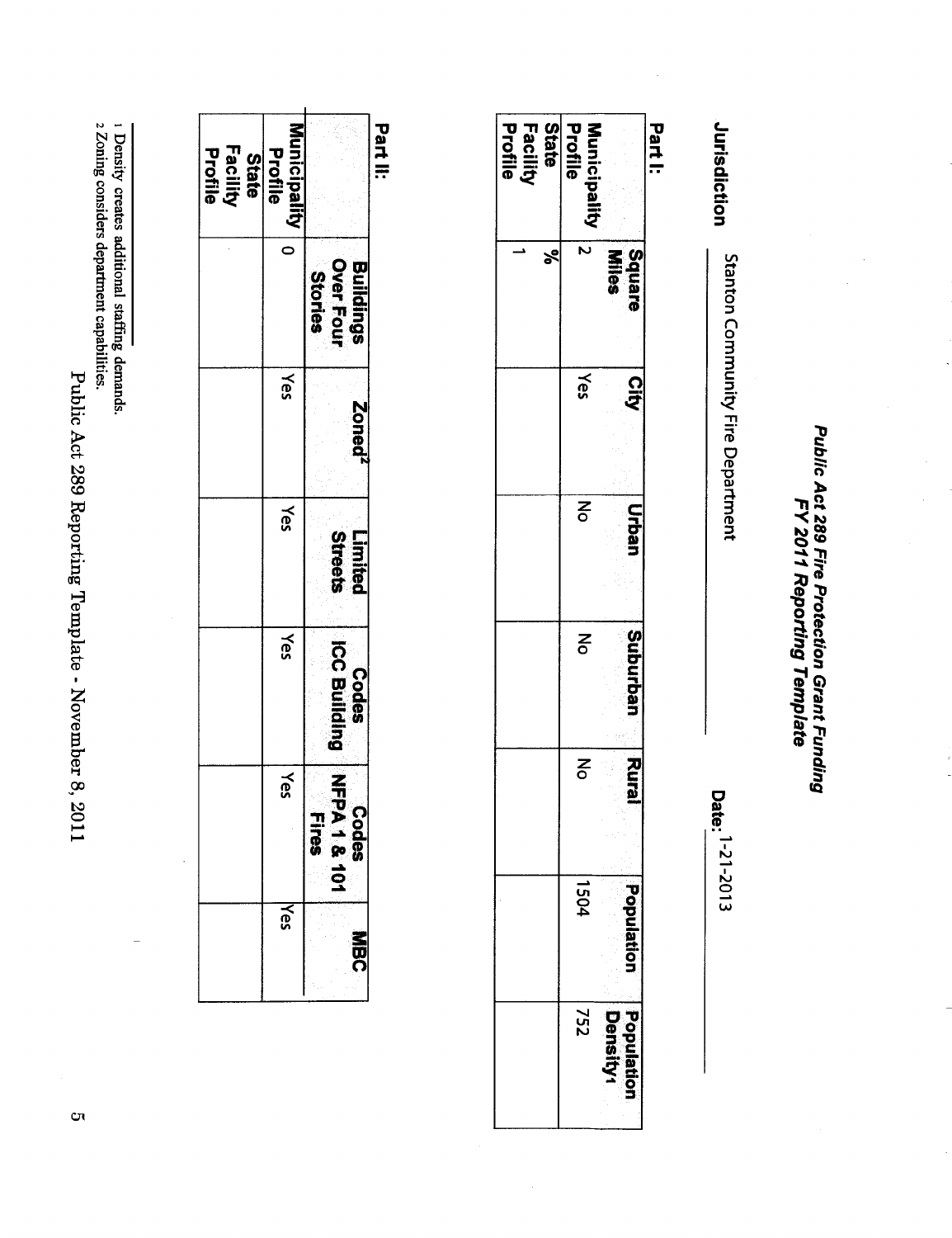| ŗ<br>さくしゃく トキく<br>2891          |
|---------------------------------|
| $200-7$<br>j<br>j<br>ı          |
| ì<br>Ì<br>; ; ; ; ; ; ; ; ; ; ; |
| . NUVELLUEL O,<br>ı             |
| ١<br>TTOZ                       |

| <b>State</b><br>Profile<br>Facility | 급<br>Departmen |                                | - Sie < < < |
|-------------------------------------|----------------|--------------------------------|-------------|
|                                     | J              | Fire Class<br>Rati             |             |
|                                     | Ν              | <u>ာက္</u><br><b>Sang</b>      |             |
|                                     |                | Class<br>Aerials               |             |
|                                     | 0              | <b>Class</b><br><b>Reserve</b> |             |
|                                     | 10.25          | <b>Seperator</b><br>Ö<br>O     |             |
|                                     | au             | ミスワープ<br>$\frac{1}{2}$<br>é    |             |
|                                     | ξ              | ଚ<br>ଘ∂ଘ<br>                   |             |

Part V:

| <b>Dart IV: Dersornel</b>                  |                                      |              |                            |                        |                                    |                   |                       |                |
|--------------------------------------------|--------------------------------------|--------------|----------------------------|------------------------|------------------------------------|-------------------|-----------------------|----------------|
|                                            | <b>Npe</b>                           | <b>Chief</b> | <b>Fighters</b><br>m<br>Ji | Fire<br>Fighter<br>1&2 | <b>Operations</b><br><b>Hazmat</b> | <b>Technicial</b> | てのこの<br>e<br>Sc<br>្ល | Medica<br>CSDO |
| <b>Hire</b><br>Department                  | $\frac{1}{1}$ Paid on $\frac{1}{12}$ |              | $\vec{\infty}$             | စြ                     | $\overline{\infty}$                |                   |                       |                |
| <b>State</b><br><b>Facility</b><br>Profile |                                      |              |                            |                        |                                    |                   |                       |                |

| State<br>Facility<br>Š | Department<br><b>Fire</b><br><b>a</b> 5913<br>Yes | Reporting ID   Compliant<br>Fire Incident<br>NH元の | <b>Part III:</b> |
|------------------------|---------------------------------------------------|---------------------------------------------------|------------------|
|                        | \$53,400                                          | <b>Budget</b>                                     |                  |

 $\bullet$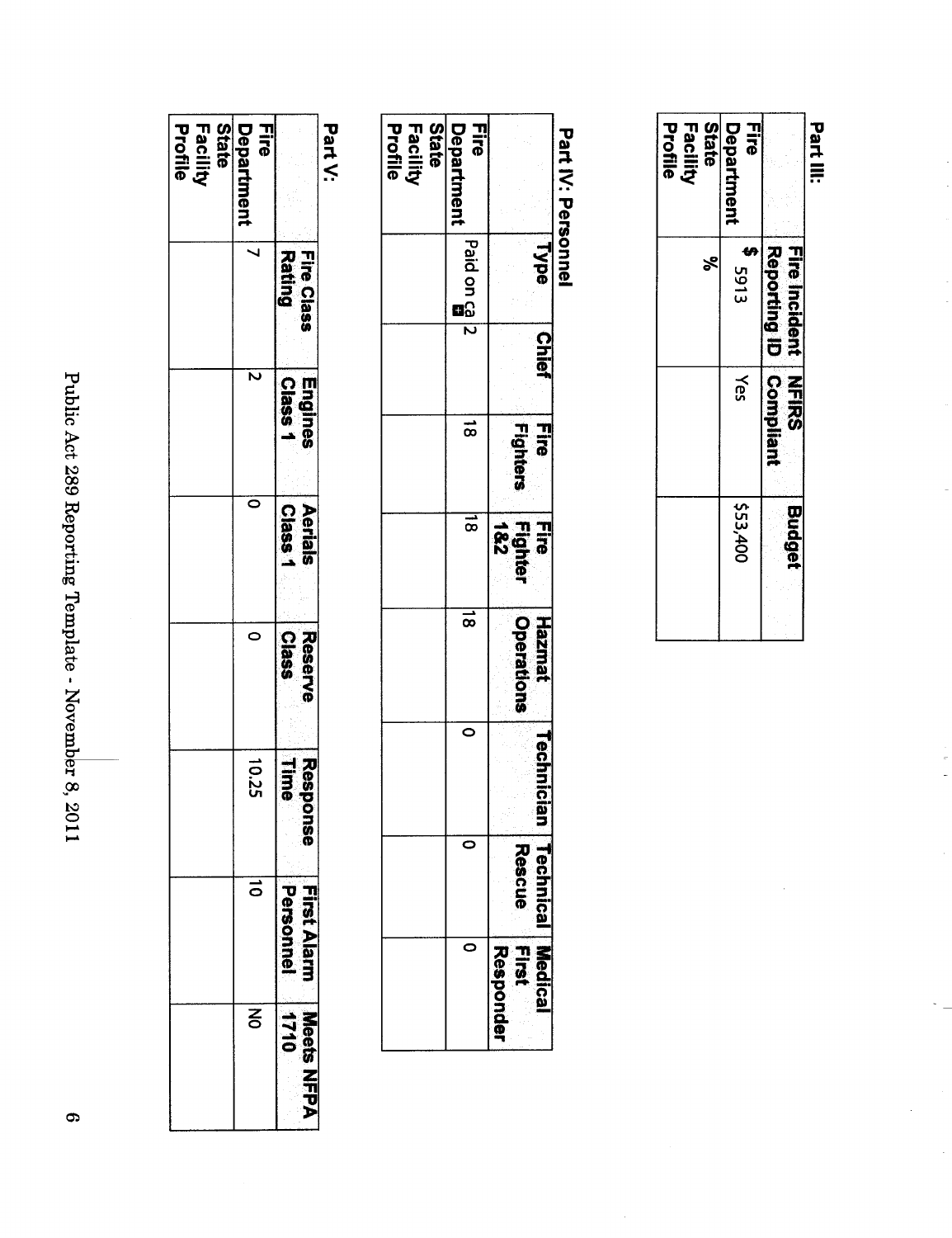| <b>Profiles</b><br>Facility<br>State | Profile<br>Municipality |                            |
|--------------------------------------|-------------------------|----------------------------|
|                                      | c                       | <b>HEONISS</b>             |
|                                      | 4                       | Apartmen<br>Complexes Rise |
|                                      | ¢                       | $\frac{1}{5}$<br>Dorms     |
|                                      | c                       | IStadium(s)                |
|                                      |                         | <b>I Assem</b>             |
|                                      | c                       | bly   Manufa               |
|                                      |                         |                            |
|                                      | ¢                       | igssi                      |

Part VI: Target Risks

Part VIII: Public Act 289 Risk/Hazard Inventory of State Facilities

1. Are any of your State facilities identified by DHS as Critical Infrastructure or Key Resources? If yes, how many?  $\times$  5-5  $\begin{array}{c}\n\hline\n\end{array}$ **KYes** ヿ<br>る

2. Do any State facilities exceed 4-stories in height? [T Yes **K** No

If yes, how many?<br>
If yes, how many? T 5-40<br>
T 5-40

3. Do any of your State facilities use/store large quantities of hazardous materials? What best describes the use (check all that apply)? **LYes No** 

**T**<br>Research/Labs I Military/Veapons Dispensary

- 4. Do any of your State facilities staff more than 250 employees? L Yes **IX No**
- If yes, how many?  $\Gamma$  1-5  $7 - 5 - 10$ <br> $7 - 10$
- ო. Are any of your State facilities stadiums, auditoriums or other venues designed primarily for large public assembly? If yes, what is the maximum capacity for your largest venue?
- L 1000 4999 L 5000-9999 L >10,000
- <u>ဇ</u> Do any of your state facilities house special populations? If yes, what best describes that population (check all that apply)?
- **T**<br>Students **T**<br>Prisoners **F** Special Needs **F** Other

Public Act 289 Reporting Template - November 8, 2011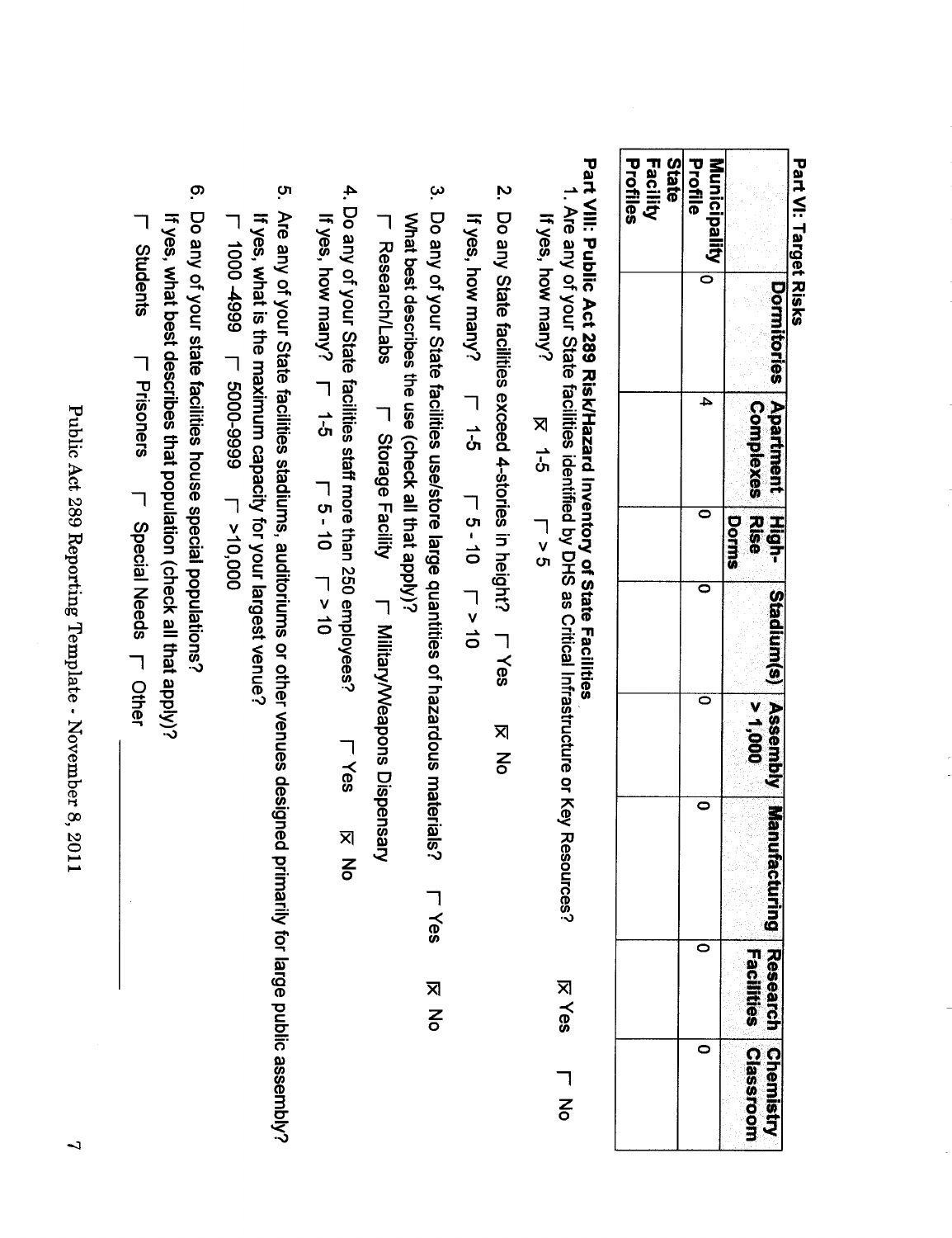| 7. Do any of your state facilities have symbolic or psychological significance?                                                                                                                  |
|--------------------------------------------------------------------------------------------------------------------------------------------------------------------------------------------------|
| These include facilities where occupants:                                                                                                                                                        |
| Make decisions essential to conducting official state government business                                                                                                                        |
| Pass state legislation                                                                                                                                                                           |
| Provide final arbitration or interpretation of legal issues                                                                                                                                      |
| House original historical records or artifacts of unique significance                                                                                                                            |
| essential in protecting and defending the state<br>Regularly house military personnel or store military equipment and records t                                                                  |
| Engage in special research                                                                                                                                                                       |
| Other                                                                                                                                                                                            |
| 8. Do any of your state facilities house information, records, or personnel with specialized<br>necessary to conduct essential national or state government functions?                           |
| <u>့ဝ</u><br>Government facilities that regularly house military personnel, store military equipment and records that are<br>essential in protecting and defending the state?<br>– Yes<br>X<br>z |
| <b>Acronyms:</b><br>NH元の<br>MBC = Michigan Building Code<br>NFPA = National Fire Protection Association<br><b>ICC = International Code Cocnomic</b><br>= National Fire Incident Reporting System |
| 10. Form Completed by:<br><b>Brian Brasington</b><br><b>Date:</b>                                                                                                                                |
| E-mail to: <u>bennettr1@michigan.gov_</u> or mail to:                                                                                                                                            |
| 611 W. Ottawa<br><b>Finance and Administrative Services</b><br><b>Fire Protection Report</b><br><b>State of Michigan/LARA</b><br>Lansing, MI 48909                                               |

 $\ddot{\phantom{0}}$ 

ł,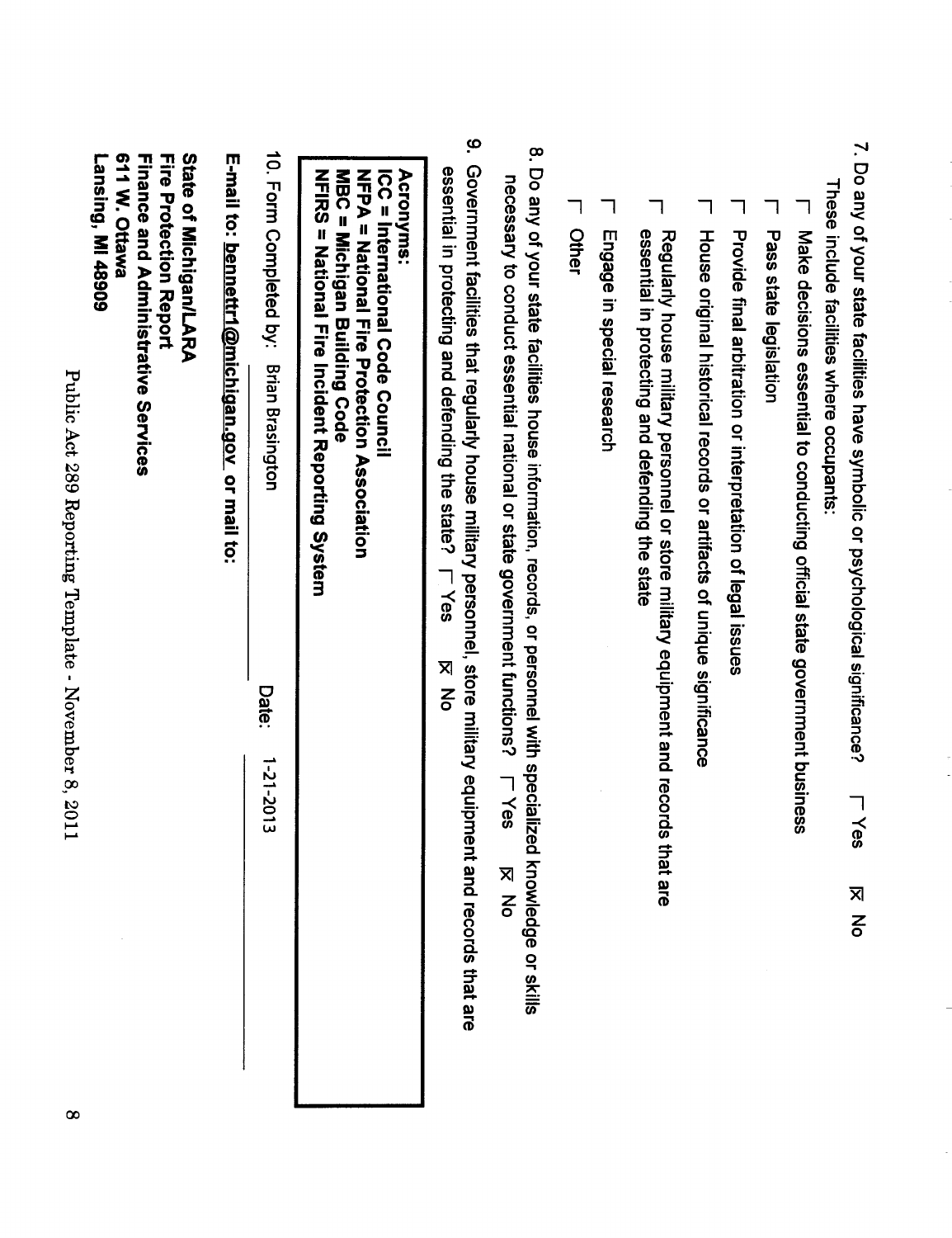Public Act 289 Fire Protection Grant Funding<br>FY 2012 Reporting Template *Public Act 289 Fire Protection Grant Funding FY 2012 Reporting Template*

Jurisdiction **Jurisdiction** Muskegon, City of

**Date:** December 19, 2012 December 19, 2012 Muskegon, City of

**Part I:**

| <b>State</b><br><b>Facility</b><br>Profile<br>Profile<br>Municipality   14.21<br>ঌ৾<br>Miles<br>100%<br>3,852<br>38,401<br>2,702/sq. mile<br>Population<br>Density1 | <b>Square</b> | City | Urban | <b>Suburbar</b> | <b>Rura</b> | Population |  |
|---------------------------------------------------------------------------------------------------------------------------------------------------------------------|---------------|------|-------|-----------------|-------------|------------|--|
|                                                                                                                                                                     |               |      |       |                 |             |            |  |
|                                                                                                                                                                     |               |      |       |                 |             |            |  |
|                                                                                                                                                                     |               |      |       |                 |             |            |  |
|                                                                                                                                                                     |               |      |       |                 |             |            |  |

**Part II:**

| <b>Facility</b><br>Profile<br>State<br>0 | Municipality 34<br>Profile<br>Yes<br>N/A | <b>Buildings</b><br>Over Four<br>Stories<br>Zoned <sup>2</sup><br>Streets<br>Limited |  |
|------------------------------------------|------------------------------------------|--------------------------------------------------------------------------------------|--|
| $\leq$                                   | Yes                                      | <b>ICC Building</b><br><b>Codes</b>                                                  |  |
| Yes                                      | Yes                                      | 乙丁<br>Codes<br><b>Fires</b><br>A 1 & 101                                             |  |
| ξ                                        | Yes                                      | <b>MBC</b>                                                                           |  |

Zoning considers department capabilities.

اب<br>سا Density creates additional staffing demands.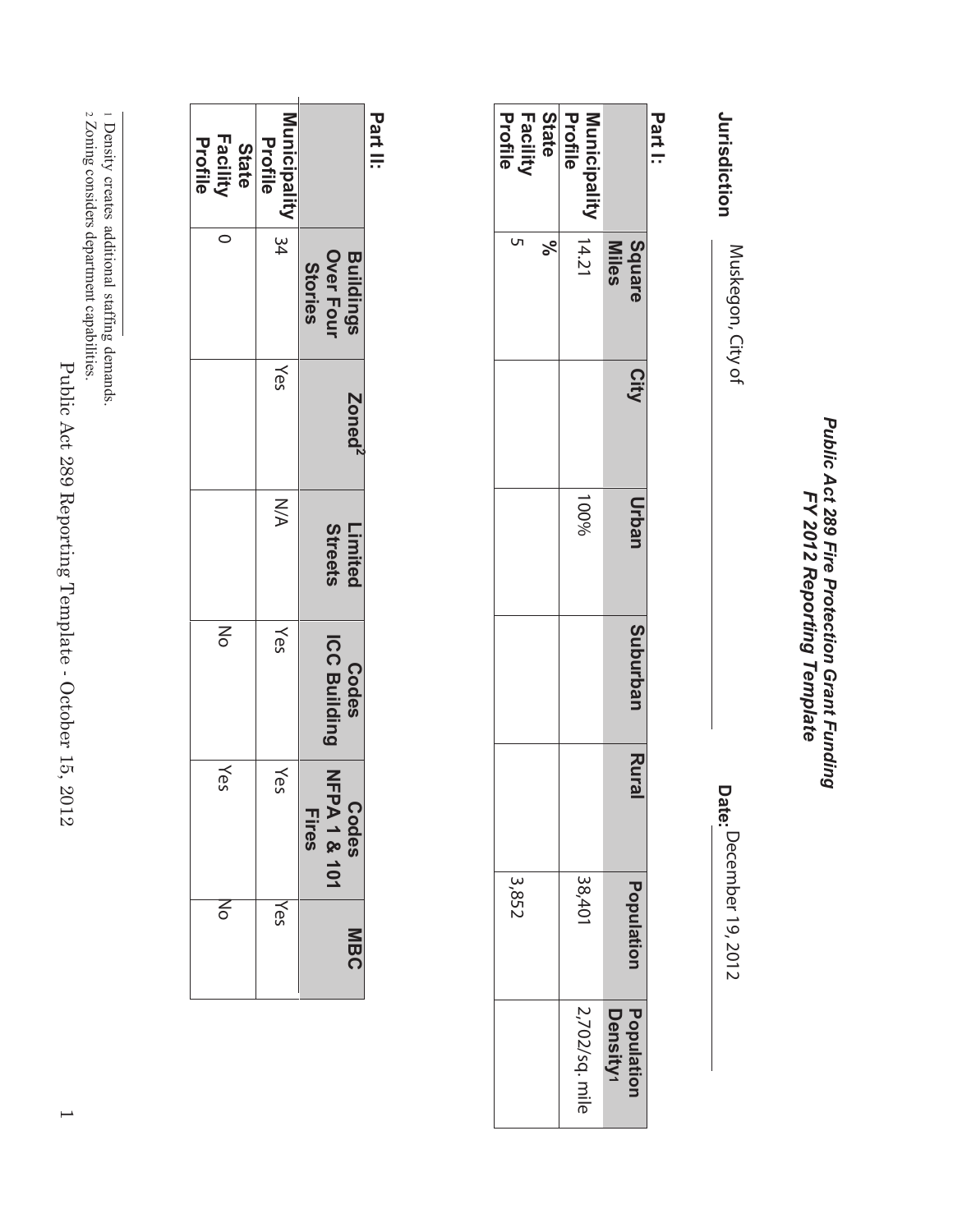| <b>Fire Incident NFIRS</b><br>Reporting ID   Compliant | <b>Budget</b> |
|--------------------------------------------------------|---------------|
| Department<br>コミの<br>1800110<br>Yes                    | 3,412,375     |
| <b>State</b><br>Profile<br>Facility<br>ಸಿ              | 5%            |

# Part IV: Personnel  **Part IV: Personnel**

|                                            | Type             | <b>Chief</b> | <b>Fire</b><br><b>Fighters</b> | <b>Fighter</b><br><b>Fire</b><br>1&2 | <b>Operations</b><br><b>Hazmat</b> | Technic | ian Technical Medica<br>Rescue | <b>First</b><br><b>Hesponde</b> |
|--------------------------------------------|------------------|--------------|--------------------------------|--------------------------------------|------------------------------------|---------|--------------------------------|---------------------------------|
| Department<br><b>Fire</b>                  | <b>Full Time</b> |              | $\frac{33}{3}$                 | $\cong$                              | ≧                                  |         | $\ddot{}$                      | λes                             |
| <b>State</b><br><b>Facility</b><br>Profile |                  |              |                                |                                      |                                    |         |                                |                                 |

# **Part V:**

|                                     | <b>Rating</b><br>Fire Class | Class 1<br>Engines | Class <sup>,</sup><br>Aerials | <b>Class</b><br><b>Reserve</b> | Time<br>Respo<br>DSe | First Alarm<br><b>Personnel</b> | 1710<br>Meets NFPA |
|-------------------------------------|-----------------------------|--------------------|-------------------------------|--------------------------------|----------------------|---------------------------------|--------------------|
| <b>Lire</b><br>Department           | 4                           | ω                  |                               | N                              | 4.58 minutes         | $\overline{\circ}$              | $\leq$             |
| Profile<br>Facility<br><b>State</b> |                             |                    |                               |                                |                      |                                 |                    |
|                                     |                             |                    |                               |                                |                      |                                 |                    |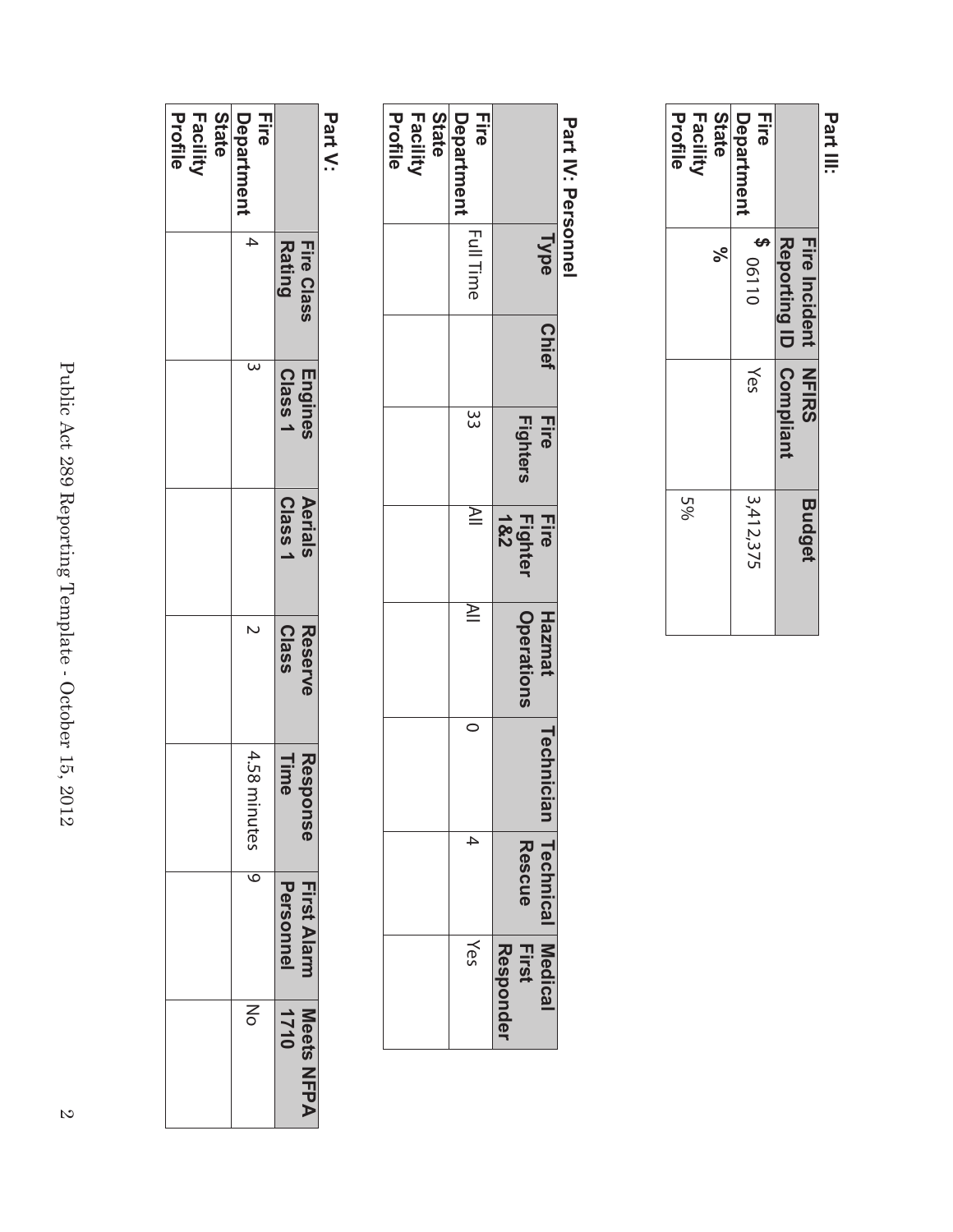Part VI: Target Risks **Part VI: Target Risks**

|                                                   | Dormitories Apartment High- | <b>Complexes</b> Rise | <b>Dorms</b> | Stadium(s) Assembly Man | > 1,000 | ufacturing Research Chemistry | acilities | Classroom |
|---------------------------------------------------|-----------------------------|-----------------------|--------------|-------------------------|---------|-------------------------------|-----------|-----------|
| Profile<br>$\overline{\textbf{Munic}}$ iity $ _3$ |                             | 59                    | None  2      |                         |         | $\ddot{}$                     |           | 4         |
| Facility<br>Profiles<br><b>State</b>              |                             |                       | None   0     |                         |         |                               |           |           |
|                                                   |                             |                       |              |                         |         |                               |           |           |

# Part VIII: Public Act 289 Risk/Hazard Inventory of State Facilities **Part VIII: Public Act 289 Risk/Haza rd Inventory of State Facilities**

- 1. Are any of your State facilities identified by DHS as Critical Infrastructure or Key Resources? 1. Are any of your State facilities If yes, how many? If yes, how many?  $\overline{5}$ identified by DHS as Critical Infrastructure or Key Resources? > 5 **Nes No**
- $\overline{\mathcal{C}}$ 2. Do any State facilities exceed 4-stories in height? Do any State facilities exceed 4-stories in height? □ Yes Yes **E** No **NO**

If yes, how many?  $\Box$  1-5 If yes, how many? 1-5<br>
10 10 10 10 10 10  $-9 - 3 - 10$ 

- $\tilde{\omega}$ 3. Do any of your State facilities use/store large quantities of hazardous materials? Do any of your State facilities use/store large quantities of hazardous materials? What best describes the use (check all that apply)? What best describes the use **Research/Labs** Research/Labs Dispensary/Weapons Dispensary (check all that apply)? Storage Facility Military/Weapons Dispensary **Lives No**
- 4. Do any of your State facilities staff more than 250 employees? 4. Do any of your State facilitiIf yes, how many?  $\mathbb{E}$  1-5  $\mathbb{E}$  1-5  $\mathbb{E}$  10  $\mathbb{E}$  10 If yes, how many? 1-5<br>
10 10 10 10 10 10 es staff more than 250 employees? **X** Yes No Yes  $\overline{a}$
- ო. 5. Are any of your State facilities stadiums, auditoriums or other venues designed primarily for large public assembly? Are any of your State facilities stadiums, auditoriums or other venues designed primarily for large public assembly? If yes, what is the maximum capacity for your largest venue? If yes, what is the maximum capacity for your largest venue? 1000 -4999 5000-9999 >10,000
- <u>ဇ</u> 6. Do any of your state facilities house special populations? Do any of your state facilities house special populations? If yes, what best describes that population (check all that apply)? **El Students** If yes, what best describes that popu**IX** Prisoners Special Needs Prisoners Decial Needs Differ ation (check all that apply)?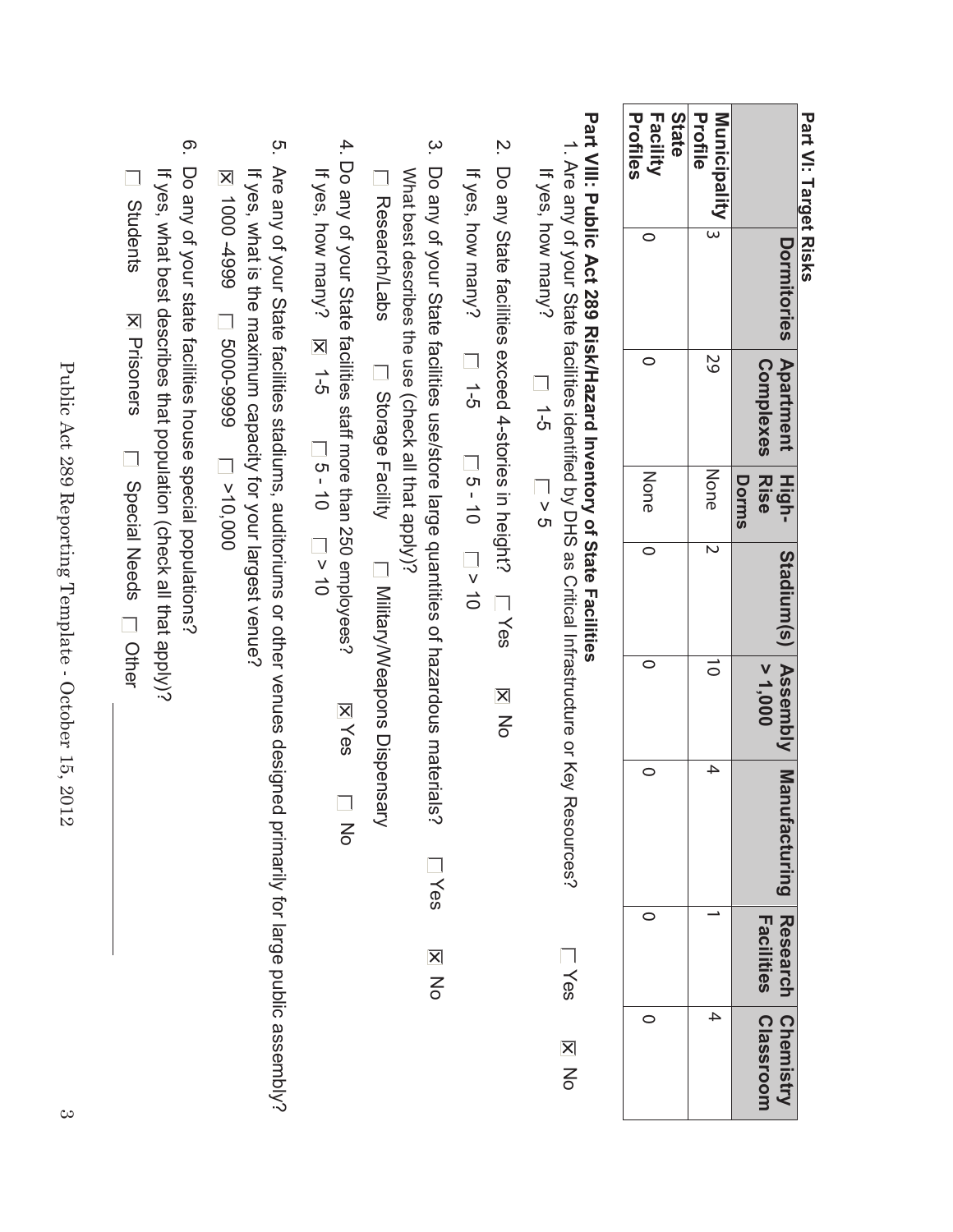|          | 7. Do any of your state facilities have symbolic or psychological significance?<br>es<br>$\overline{\mathsf{x}}$<br>$\overline{5}$                                                                                                                        |
|----------|-----------------------------------------------------------------------------------------------------------------------------------------------------------------------------------------------------------------------------------------------------------|
|          | These include facilities where occupants:                                                                                                                                                                                                                 |
|          | Make decisions essential to conducting official state government business                                                                                                                                                                                 |
|          | Pass state legislation                                                                                                                                                                                                                                    |
|          | Provide final arbitration or interpretation of legal issues                                                                                                                                                                                               |
|          | House original historical records or artifacts of unique significance                                                                                                                                                                                     |
|          | essential in protecting and defending the state<br>Regularly house military personnel or store military equipment and records that are                                                                                                                    |
|          | Engage in special research                                                                                                                                                                                                                                |
|          | Other                                                                                                                                                                                                                                                     |
| $\infty$ | Do any of your state facilities house information, records, or personnel with specialized knowledge or skills<br>necessary to conduct essential national or state government functions?<br>$\overline{\phantom{0}}$ $\overline{\phantom{0}}$<br><b>NO</b> |
| ိ        | Government facilities that regularly house military personnel, store military equipment and records that are<br>essential in protecting and defending the state?<br>Yes<br><b>NO</b>                                                                      |
|          | NFIRS<br>MBC = Michigan Building Code<br>NFPA = National Fire Protection Association<br>ICC = International Code Council<br><b>Acronyms:</b><br>= National Fire Incident Reporting System                                                                 |
|          | 10. Form Completed by:<br>Jeffrey A. Lewis<br>Date:<br>December 19, 2012                                                                                                                                                                                  |
|          | E-mail to:wordens1@michigan.gov<br>or mail to:                                                                                                                                                                                                            |
|          | 611 W. Ottawa<br><b>Fire Protection Report</b><br>State of Michigan/LARA<br><b>Finance and Administrative Services</b><br>Lansing, MI 48909                                                                                                               |

Public Act 289 Reporting Template - October 15, 2012

Public Act 289 Reporting Template - October 15, 2012

4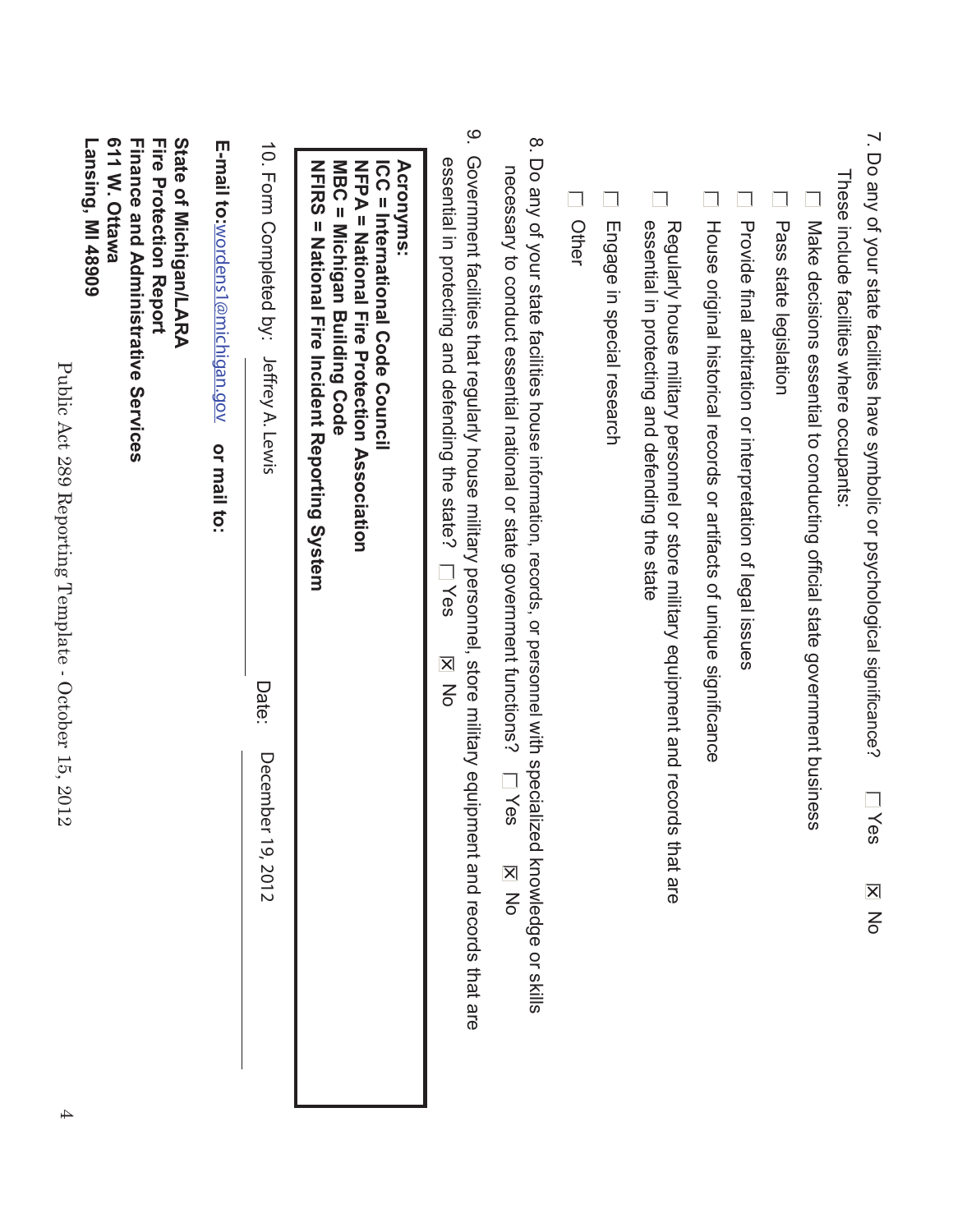Public Act 289 Fire Protection Grant Funding<br>FY 2012 Reporting Template

Jurisdiction ALLENDALE TOLUNSHEP FURE

Date:  $Z/\zeta/15$ 

Part I:

| State<br><b>Facility</b><br>Profile | Profile<br>Municipalit |                        |
|-------------------------------------|------------------------|------------------------|
| క్<br>$\tilde{\mathcal{M}}$         | W<br>M                 | Square<br><b>Miles</b> |
|                                     |                        | <b>City</b>            |
|                                     |                        | <b>Urban</b>           |
| $\lambda$                           | $\chi$                 | Suburban               |
|                                     |                        | <b>Rural</b>           |
| 24,662                              | 80'.02                 | <b>Population</b>      |
|                                     | ہے ،اقائ               | Populatio<br>Density   |

Part II:

| Facility<br>Profile<br>State | Municipalit<br>Profile |                                          |
|------------------------------|------------------------|------------------------------------------|
| $\omega$                     |                        | <b>Over Four</b><br>Buildings<br>Stories |
|                              | J                      | Zoned <sup>2</sup>                       |
| $\delta$                     |                        | Streets<br>Limited                       |
|                              | $\lambda$              | ICC Building<br><b>Codes</b>             |
| X                            |                        | NFPA1&101<br>NFPA1&101<br><b>Fires</b>   |
|                              | <b>X</b>               | <b>NBC</b>                               |

Public Act 289 Reporting Template - October 15, 2012

 $\mapsto$ 

1 Density creates additional staffing demands.<br>2 Zoning considers department capabilities.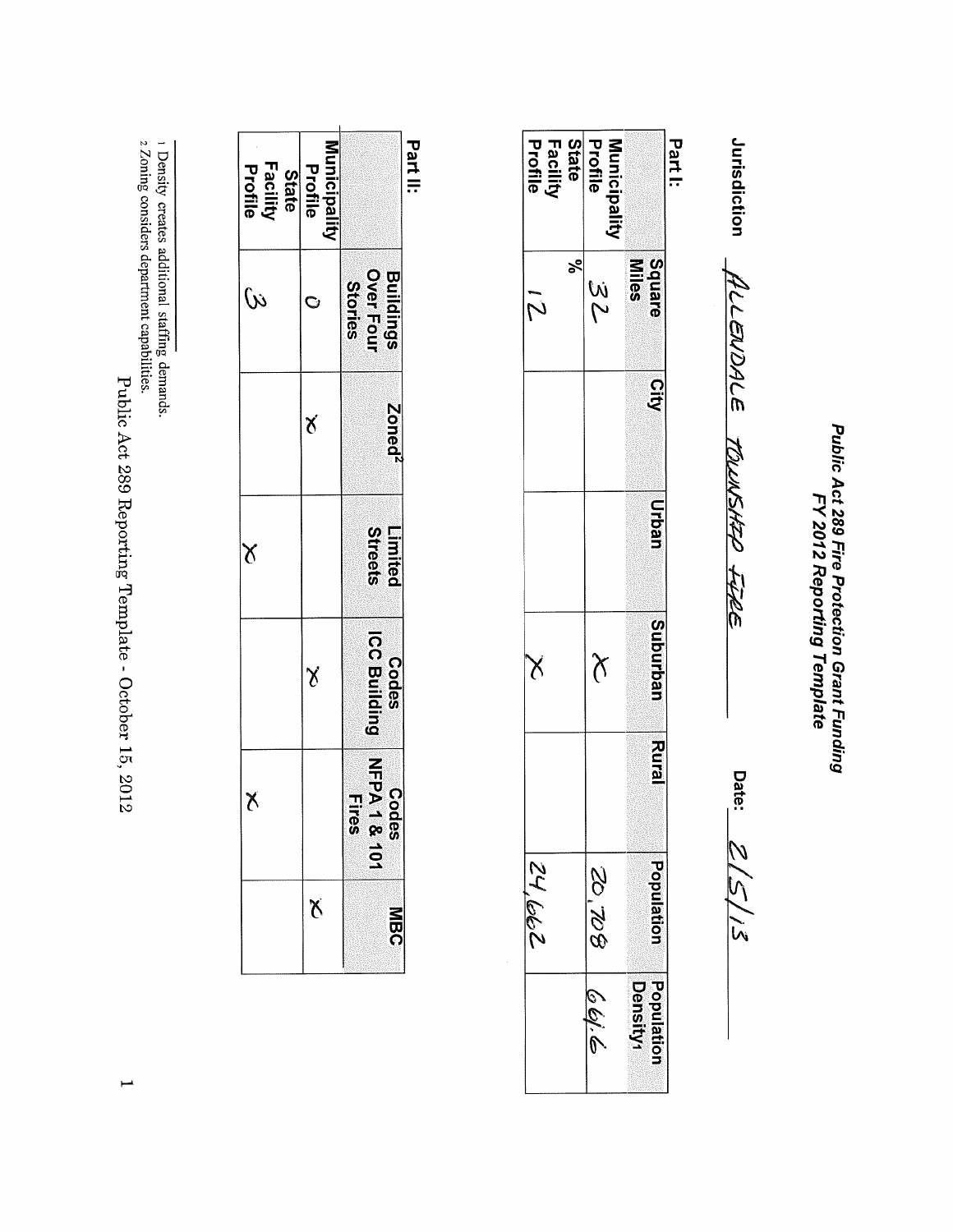| <b>State</b><br>Facility<br>Profile | 급<br>Department    |                                                      |
|-------------------------------------|--------------------|------------------------------------------------------|
| క్                                  | 07001              | Reporting ID Compliant<br><b>Fire Incident NFIRS</b> |
|                                     | <b>VS2</b>         |                                                      |
|                                     | $713.$ $\omega$ Hg | <b>Budget</b>                                        |

# Part IV: Personnel

| <b>State</b><br>Profile<br>Facility | <b>Fire</b><br>Department Com & |                                       |
|-------------------------------------|---------------------------------|---------------------------------------|
| O                                   |                                 | <b>Type</b>                           |
| O                                   |                                 | <b>Chief</b>                          |
| $\mathcal{O}$                       | 29                              | rire<br>Si<br><b>Fighters</b>         |
| $\mathcal{O}$                       | w<br>W                          | Fighter<br>  1&2<br>rire<br>Si        |
| $\mathcal O$                        | 3O<br>SO                        | <b>Operations</b><br><b>Haznat</b>    |
| O                                   |                                 | <b>Technician</b>                     |
|                                     |                                 | <b>Kescue</b><br><b>Technical</b>     |
|                                     |                                 | $\vec{a}$<br>Medic<br><b>responde</b> |

Part V:

| <b>State</b><br>Profile<br>Facilit | <b>Fire</b><br>Department | -<br>-<br>-<br>-                          |
|------------------------------------|---------------------------|-------------------------------------------|
|                                    | e<br>19                   | <b>Rating</b><br>Fire Class               |
|                                    |                           | <b>Class1</b><br>Engines                  |
|                                    |                           | Aerials<br><b>Class1</b>                  |
| C                                  |                           | <b>Class</b><br><b>Reserve</b>            |
|                                    | ى<br>ك                    | <b>Line</b><br>Response                   |
|                                    |                           | <b>First Alam</b><br>Personnel            |
|                                    |                           | <b>נ</b> בור<br>Meets<br>h<br><b>AHAA</b> |

Public Act 289 Reporting Template - October 15, 2012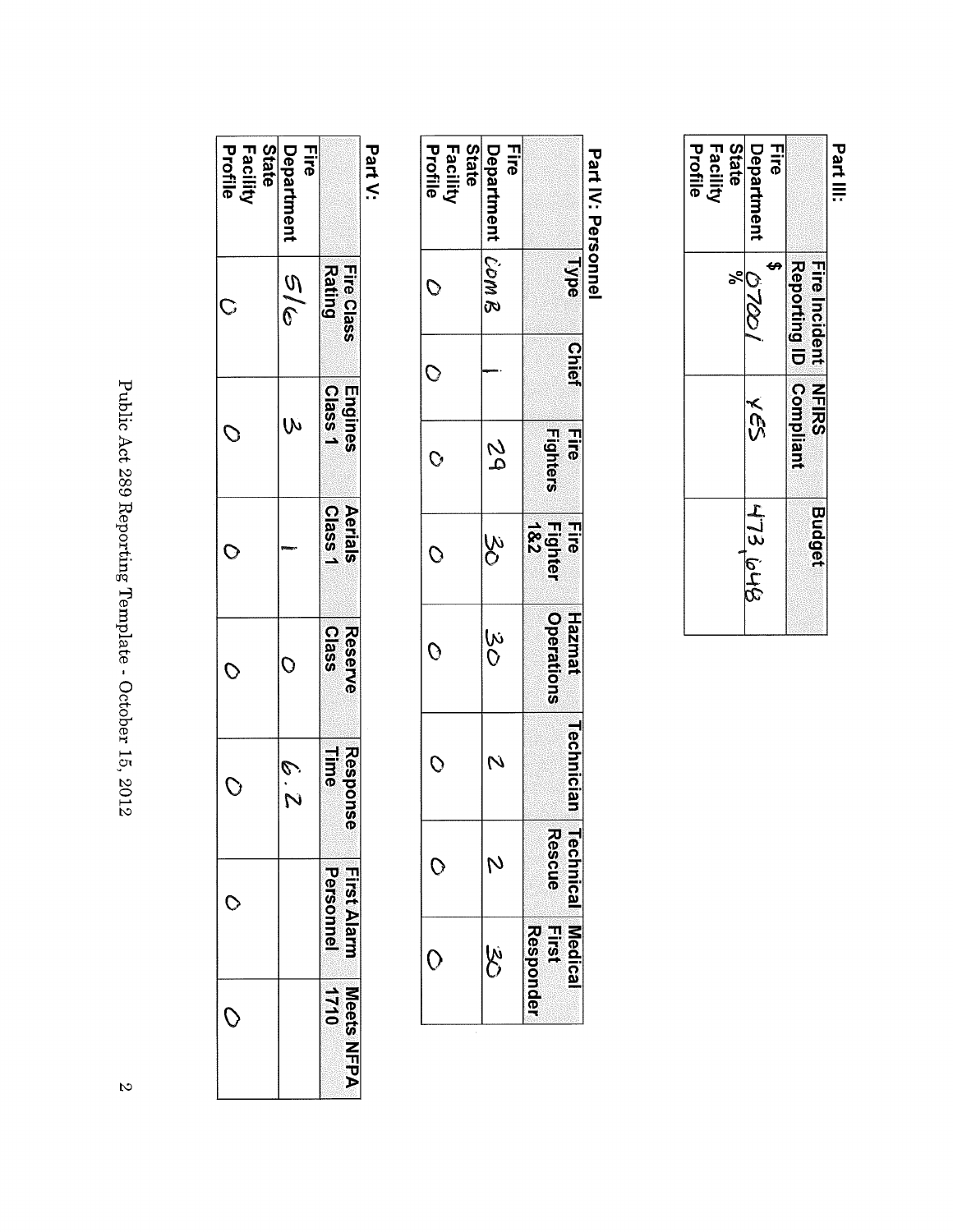| Dormitories Apartment High-<br><b>Complexes Rise</b><br>てい<br>Dorms<br>$\mathsf O$<br>  Stadium(s)   Assembly   Manufactı<br>0001 <sup>2</sup><br>2<br>0<br>N<br>V<br><b>Facilities</b><br>Research Chemistr<br>Classroon | State<br>Facility<br>Profiles<br>2<br>2 | Profile<br><b>Municipality</b><br>C | Part VI: Target Risks |
|---------------------------------------------------------------------------------------------------------------------------------------------------------------------------------------------------------------------------|-----------------------------------------|-------------------------------------|-----------------------|
|                                                                                                                                                                                                                           | Ŵ                                       |                                     |                       |
|                                                                                                                                                                                                                           | W                                       |                                     |                       |
| 22<br>$\mathbf C$<br>Š                                                                                                                                                                                                    | W                                       |                                     |                       |
|                                                                                                                                                                                                                           |                                         |                                     |                       |
|                                                                                                                                                                                                                           |                                         |                                     |                       |
|                                                                                                                                                                                                                           |                                         |                                     |                       |
|                                                                                                                                                                                                                           | びん                                      |                                     |                       |

# Part VIII: Public Act 289 Risk/Hazard Inventory of State Facilities

1. Are any of your State facilities identified by DHS as Critical Infrastructure or Key Resources? If yes, how many?  $\mathbb{R}$  1-5  $\sum_{\mathbf{0}}$ **RAves**  $\frac{1}{6}$ 

If yes, how many?  $\sqrt{5}$  1-5 T 5-10 T V 10

3. Do any of your State facilities use/store large quantities of hazardous materials? What best describes the use (check all that apply)? **MYes**  $\frac{1}{6}$ 

**K** Research/Labs **F** Storage Facility **F** Military/Weapons Dispensary

- 4. Do any of your State facilities staff more than 250 employees? If yes, how manny?  $\frac{1}{2}$  10  $\frac{1}{2}$  10  $\frac{1}{2}$  10  $\frac{1}{2}$  10 **EYes** LNo
- ო. Are any of your State facilities stadiums, auditoriums or other venues designed primarily for large public assembly? If yes, what is the maximum capacity for your largest venue? 000'01< $\leq$  6666-0009  $\leq$  6667-000
- <u>ဇ</u>ာ Do any of your state facilities house special populations? **No Students** If yes, what best describes that population (check all that apply)? L Prisoners L Special Needs L Other

Public Act 289 Reporting Template - October 15, 2012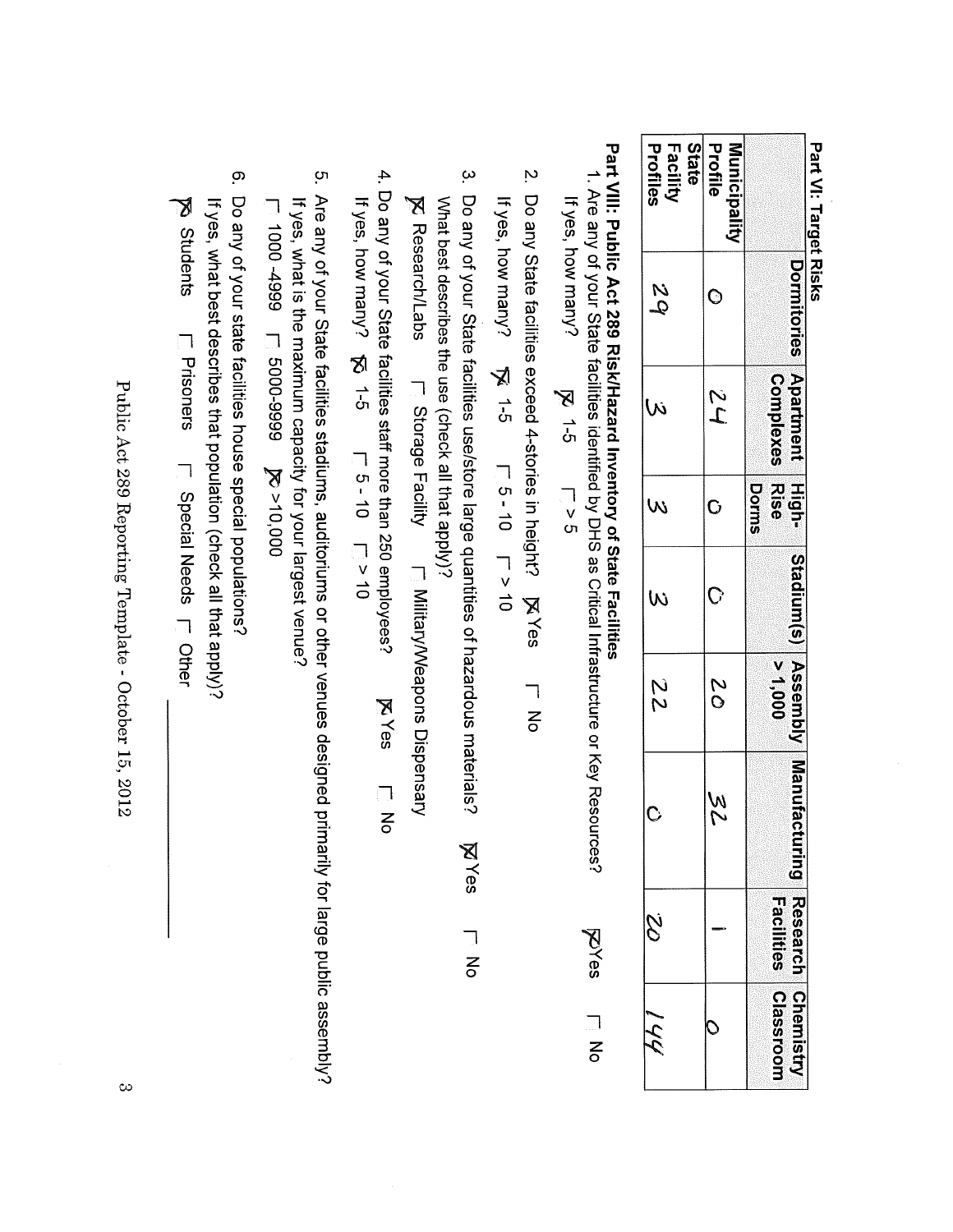- 7. Do any of your state facilities have symbolic or psychological significance? **ZYes** Μo
- These include facilities where occupants:
- Make decisions essential to conducting official state government business
- Pass state legislation
- Provide final arbitration or interpretation of legal issues
- $\Box$ House original historical records or artifacts of unique significance
- ┑ essential in protecting and defending the state Regularly house military personnel or store military equipment and records that are
- To Engage in special research
- **L** Other
- 8. Do any of your state facilities house information, records, or personnel with specialized knowledge or skills necessary to conduct essential national or state government functions? **LYes** 전 No
- ö, Government facilities that regularly house military personnel, store military equipment and records that are essential in protecting and defending the state? **LYes DIN** DI

**Acronyms:** NFPA = National Fire Protection Association NFIRS = National Fire Incident Reporting System MBC = Michigan Building Code ICC = International Code Counci

10. Form Completed by: *Muchaul* Date:  $\bar{\lambda}$ 

E-mail to:wordens1@michigan.gov or mail to:

Lansing, MI 48909 611 W. Ottawa Finance and Administrative Services Fire Protection Report State of Michigan/LARA

Public Act 289 Reporting Template - October 15, 2012

4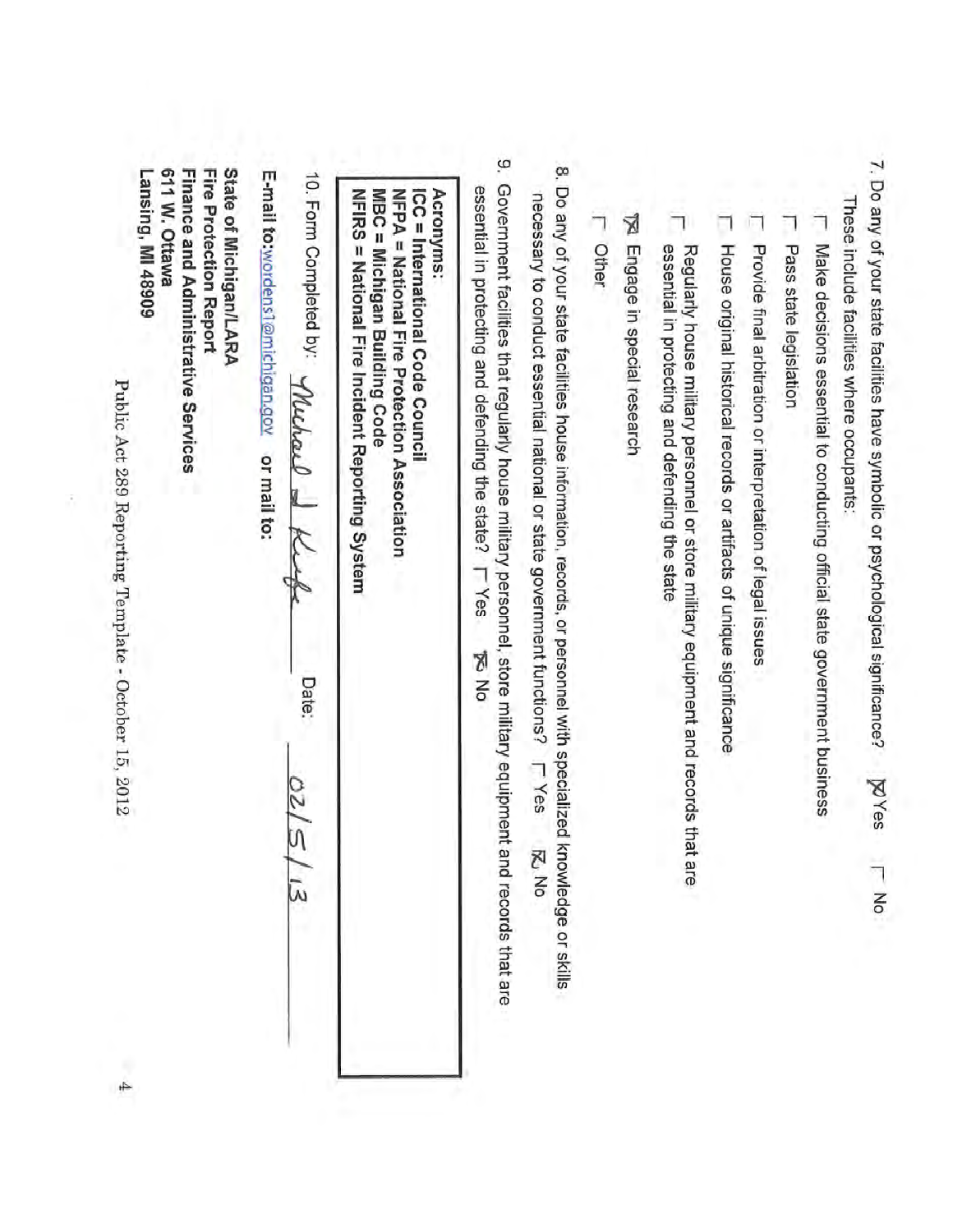Public Act 289 Reporting Template - October 15, 2012

 $\frac{1}{2}$  $\overline{a}$ 

 $\hat{\zeta}$  $\mathcal{A}^{\mathcal{A}}$  ,  $\mathcal{A}$ 

ı Density creates additional staffing demands.<br>2 Zoning considers department capabilities.

| Part II:                            |                                   |                    |                           |                                       |                       |    |
|-------------------------------------|-----------------------------------|--------------------|---------------------------|---------------------------------------|-----------------------|----|
|                                     | Buildings<br>Over Four<br>Stories | Zoned <sup>2</sup> | <b>Streets</b><br>Limited | ICC Building NFPA 1 &<br><b>Codes</b> | Codes<br><b>Hires</b> |    |
| <b>Municipality</b><br>Profile      |                                   | ΧÉ                 | $\overline{6}$            | 人<br>以                                | $\tilde{E}$           | ਛੇ |
| Facility<br>Profile<br><b>State</b> |                                   |                    |                           |                                       |                       |    |
|                                     |                                   |                    |                           |                                       |                       |    |

 $\label{eq:1} \sum_{i=1}^n \frac{1}{2} \sum_{j=1}^n \frac{1}{2} \sum_{j=1}^n \frac{1}{2} \sum_{j=1}^n \frac{1}{2} \sum_{j=1}^n \frac{1}{2} \sum_{j=1}^n \frac{1}{2} \sum_{j=1}^n \frac{1}{2} \sum_{j=1}^n \frac{1}{2} \sum_{j=1}^n \frac{1}{2} \sum_{j=1}^n \frac{1}{2} \sum_{j=1}^n \frac{1}{2} \sum_{j=1}^n \frac{1}{2} \sum_{j=1}^n \frac{1}{2} \sum_{j=$ 

 $\sim$ 

Public Act 289 Fire Protection Grant Funding FY 2012 Reporting Template

Jurisdiction GEORGETOWN FIRE DEPARTMENT

Date: JANUARY 10, 2013

Part I:

State<br>Facility<br>Profile

Profile

Municipality

 $\overline{33}$ 

**IENISON** 

 $\overline{a}$ 

**KES** 

 $\overline{6}$ 

48,000

70%

 $\langle \cdot \rangle$ 

ج $\vert z$ 

**Allies**<br>Square

ୁ<br>ଫ

**Urban** ÿ

Suburban

Rural

Population

Population<br>Density

i<br>Arti

LARA-JAN16PM1:56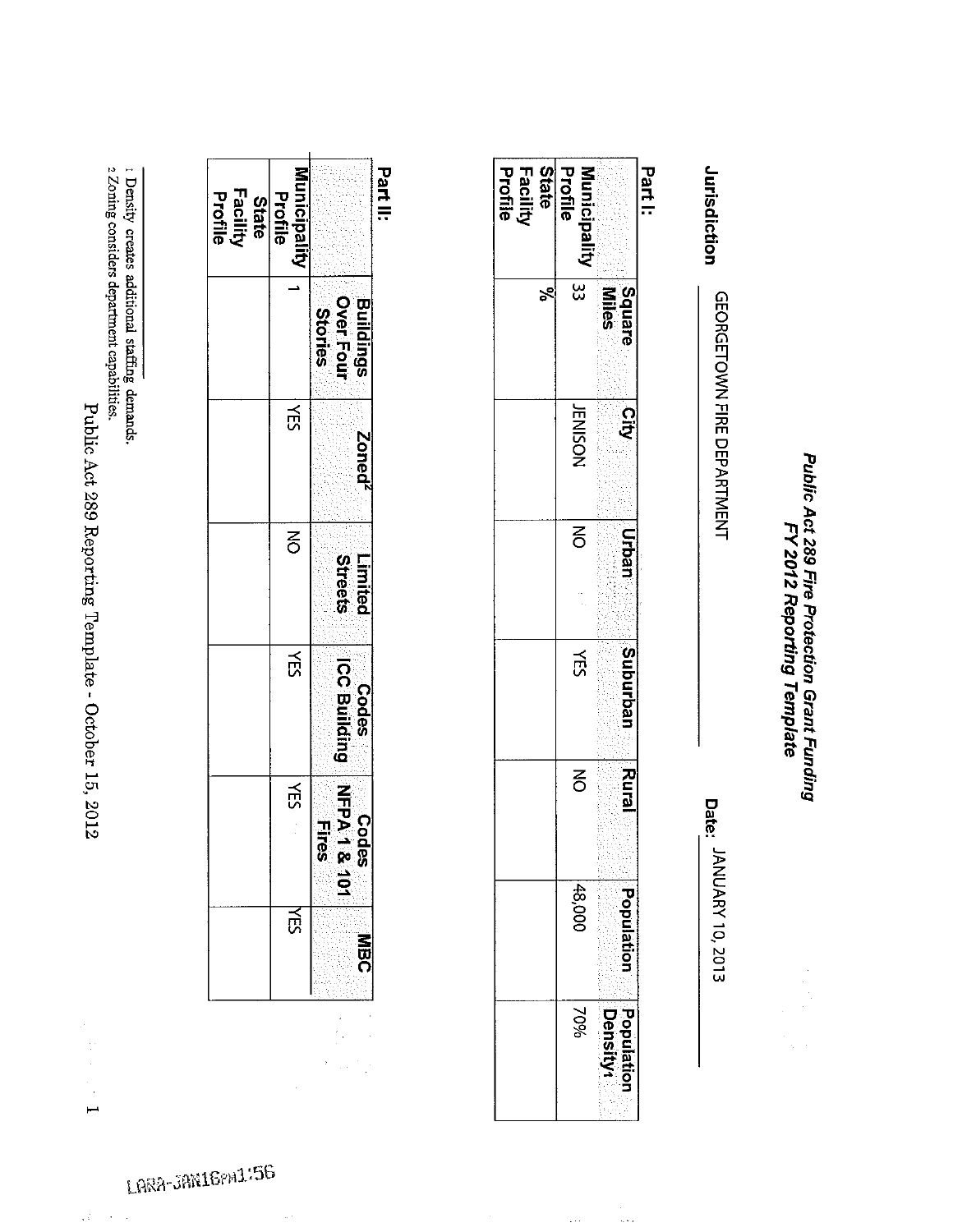## Part III:

|                                            | <b>Fire Incident NFIRS</b><br><b>Reporting ID Compliant</b> |     | <b>Budget</b> |
|--------------------------------------------|-------------------------------------------------------------|-----|---------------|
| Fire<br><b>Department</b>                  | 7008                                                        | YES | \$700,000.00  |
| <b>State</b><br>Facility<br><b>Profile</b> | $\%$                                                        |     |               |

# Part IV: Personnel

|                                                   | ाype          | <b>Chief</b> | <b>Fire</b><br><b>Fighters</b> | Fire<br>Fighter<br>182 | <b>Hazmat</b><br><b>Operations</b> | <b>Technician</b> | <b>Technical Medical</b><br><b>Rescue</b> | First<br><b>Responder</b> |
|---------------------------------------------------|---------------|--------------|--------------------------------|------------------------|------------------------------------|-------------------|-------------------------------------------|---------------------------|
| <b>Fire</b><br><b>Department</b>                  | PAID ON $C 1$ |              | 54                             | 54                     | 54                                 |                   |                                           | 54                        |
| <b>State</b><br><b>Facility</b><br><b>Profile</b> |               |              |                                |                        |                                    |                   |                                           |                           |

 $\sim$ 

# Part V:

|                                            | <b>Fire Class</b><br><b>Rating</b> | Engines<br><b>Class 1</b> | <b>Aerials</b><br><b>Class 1</b> | <b>Reserve</b><br><b>Class</b> | <b>Response</b><br>Time | <b>First Alarm</b><br>Personnel | <b>Meets NFPA</b><br>1710 |
|--------------------------------------------|------------------------------------|---------------------------|----------------------------------|--------------------------------|-------------------------|---------------------------------|---------------------------|
| <b>Fire</b><br><b>Department</b>           |                                    |                           |                                  |                                | 5 MINUTES               | 20                              | <b>YES</b>                |
| <b>State</b><br>Facility<br><b>Profile</b> |                                    |                           |                                  |                                |                         |                                 |                           |

 $\bar{\mathbf{v}}$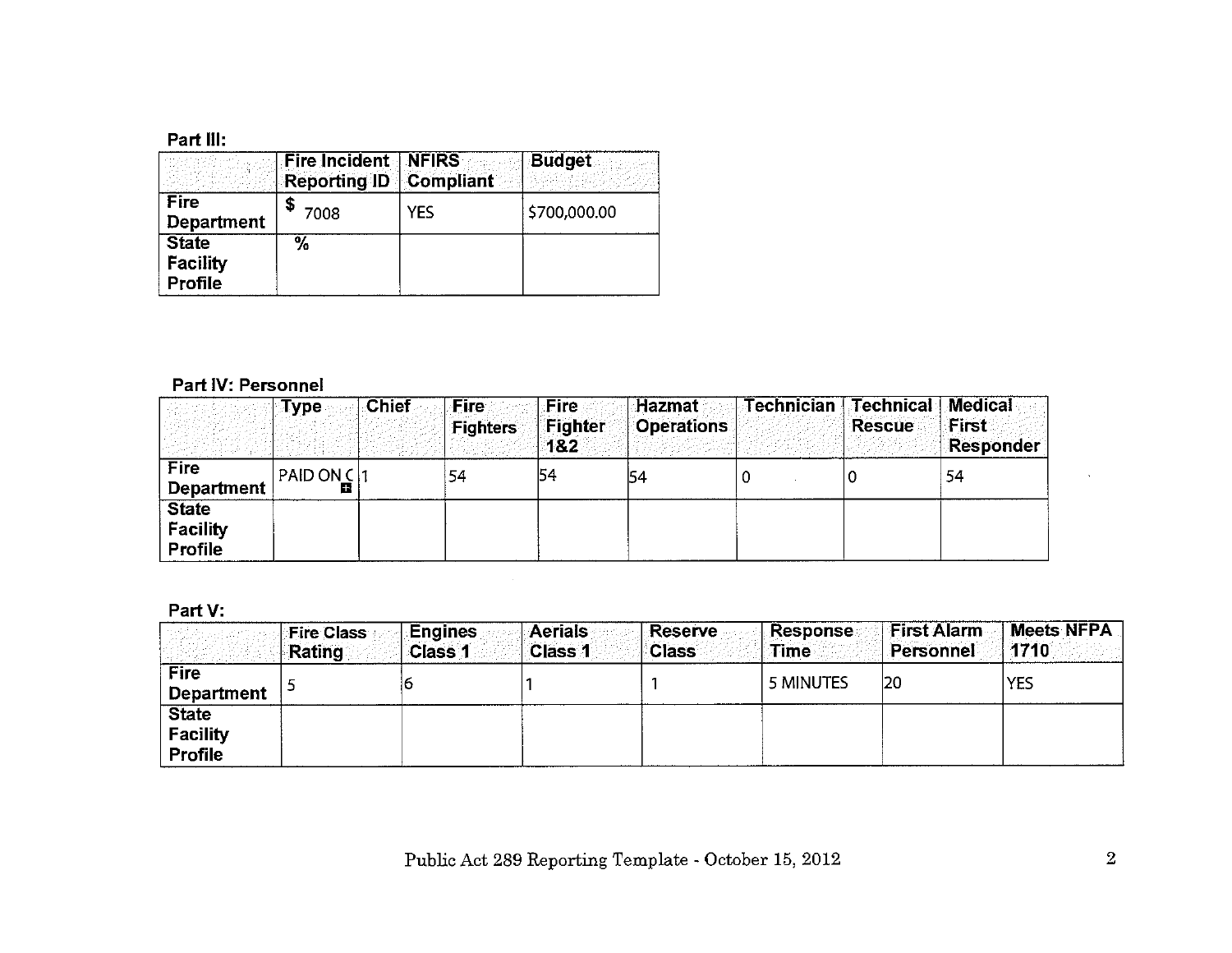### **Part VI: Target Risks**

|                     | <b>Complexes</b> Rise |              | > 1.000 | Dormitories Apartment High- Stadium(s) Assembly Manufacturing Research Chemistry | <b>Facilities Classroom</b> |
|---------------------|-----------------------|--------------|---------|----------------------------------------------------------------------------------|-----------------------------|
|                     |                       | <b>Dorms</b> |         |                                                                                  |                             |
| <b>Municipality</b> |                       |              |         |                                                                                  |                             |
| <b>Profile</b>      |                       |              |         |                                                                                  |                             |
| <b>State</b>        |                       |              |         |                                                                                  |                             |
| Facility            |                       |              |         |                                                                                  |                             |
| <b>Profiles</b>     |                       |              |         |                                                                                  |                             |

### Part VIII: Public Act 289 Risk/Hazard Inventory of State Facilities

| 1. Are any of your State facilities identified by DHS as Critical Infrastructure or Key Resources? | $\overline{\mathbf{x}}$ Yes | $\Gamma$ No |
|----------------------------------------------------------------------------------------------------|-----------------------------|-------------|
| If yes, how many? $\Box$ 1-5 $\Box$ $\bar{x} > 5$                                                  |                             |             |
|                                                                                                    |                             |             |
| l⊠ No<br>2. Do any State facilities exceed 4-stories in height? $\Gamma$ Yes                       |                             |             |
|                                                                                                    |                             |             |
| If yes, how many? $\Box$ 1-5 $\Box$ 5 - 10 $\Box$ > 10                                             |                             |             |
|                                                                                                    |                             |             |

- 3. Do any of your State facilities use/store large quantities of hazardous materials?  $\Gamma$  Yes  $\overline{\mathsf{x}}$  No What best describes the use (check all that apply)?
	- **F** Research/Labs  $\Gamma$  Storage Facility  $\Gamma$  Military/Weapons Dispensary
- 4. Do any of your State facilities staff more than 250 employees?  $\Box$  Yes  $\overline{\times}$  No If yes, how many?  $\Gamma$  1-5  $\Gamma$  5-10  $\Gamma$  > 10
- 5. Are any of your State facilities stadiums, auditoriums or other venues designed primarily for large public assembly? If yes, what is the maximum capacity for your largest venue?  $\overline{\mathbf{x}}$  1000-4999  $\Gamma$  5000-9999  $\Gamma$  >10,000
- 6. Do any of your state facilities house special populations? If yes, what best describes that population (check all that apply)?
	- $\mathbf{\nabla}$  Students  $\Gamma$  Prisoners  $\Gamma$  Special Needs  $\Gamma$  Other